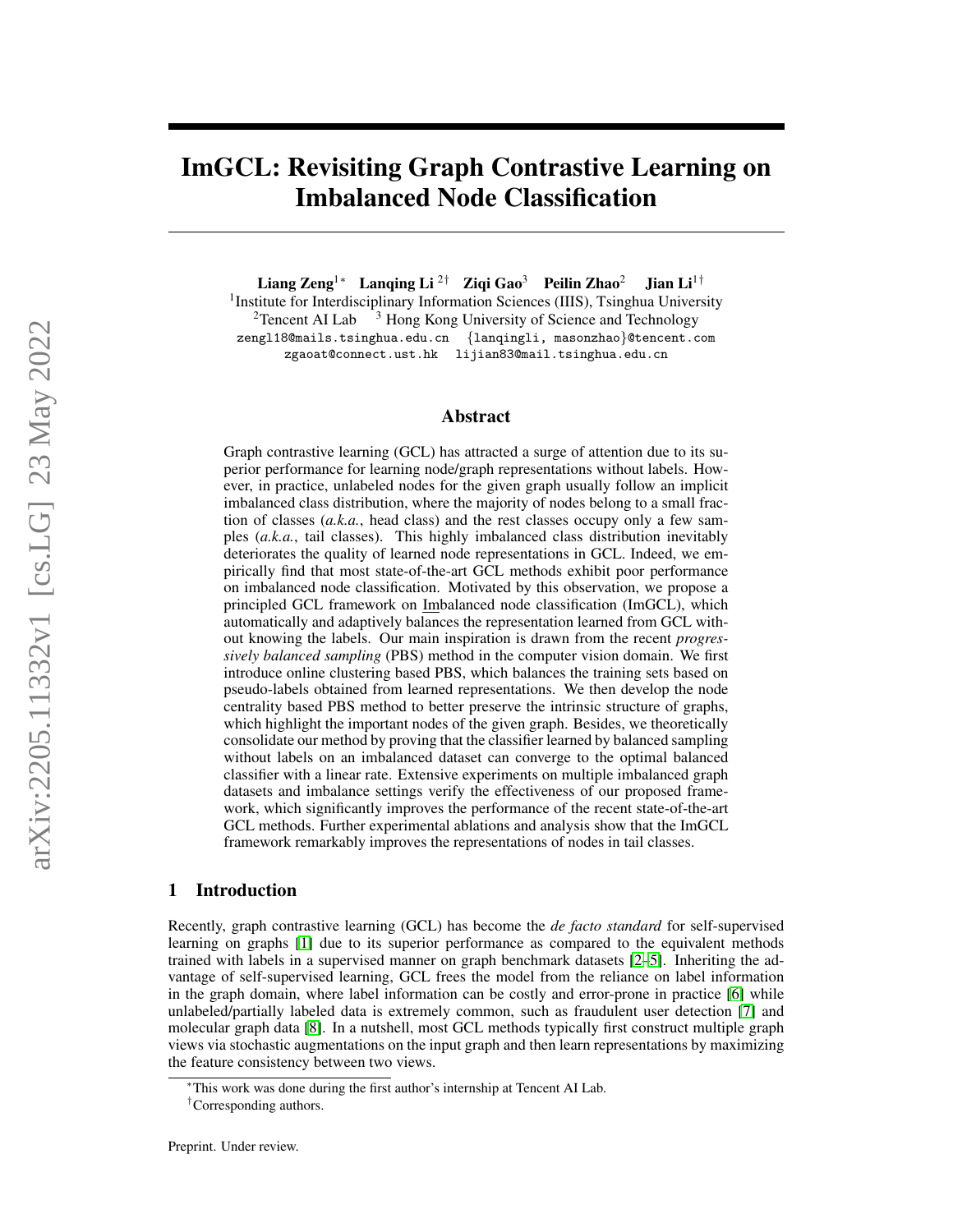Despite the proliferation and effectiveness of such methods, existing GCL methods mostly assume the standard graph benchmark datasets are carefully curated and well balanced across classes. However, unlabeled graph data randomly gathered in the wild often exhibit highly imbalanced property [\[9\]](#page-9-7) and thus implicitly deteriorates the performance of the GCL methods [\[10\]](#page-9-8). For instance, Fig. [1\(](#page-1-0)a) illustrates the class distribution sorted in decreasing order of the Amazon-Computers dataset [\[11\]](#page-9-9), a network of co-purchase goods belonging to 10 classes. In the training set, we can clearly find that a small fraction of classes have massive samples (*a.k.a.*, head classes) and the rest of classes are associated with only a few samples (*a.k.a.*, tail classes). Note that the highly imbalanced property of label in-



<span id="page-1-0"></span>Figure 1: (a) Class distribution sorted in decreasing order of the Amazon-Computers dataset, where training sets are highly imbalanced but testing sets are balanced. (b) Compared to the GBT [\[3\]](#page-9-6) baseline model on Amazon-computers, ImGCL+GBT substantially outperforms GBT on the overall accuracy. On three splits (many-/med-/few-shot) depicted in different colors (blue/yellow/red), ImGCL+GBT improves the performance of few- and medium-shots categories by a large margin with slightly sacrificing accuracy on many-shots.

formation within the training data is unknown to the GCL methods. This important property implicitly exists and is largely ignored by the current GCL methods [\[1\]](#page-9-0). On imbalanced node classification, the testing set is balanced across all classes to treat each class equally. As shown in the blue line of Fig. [1\(](#page-1-0)b), we adopt one of the state-of-the-art GCL methods—GBT—to conduct experiments on imbalanced node classification settings. We can find that the baseline GBT model obtains very poor results, especially on the middle and tail classes. Hence, a natural question arises:

#### *How to improve GCL on highly imbalanced node classification?*

Recent works [\[12,](#page-9-10) [13\]](#page-9-11) utilize progressively balanced sampling (PBS for brevity) method to decouple the learning procedure into *representation learning* and *classification* two stages and achieve remarkable success by narrowing the gap between the training and testing class distribution. However, this method is impractical since it requires knowing the labels, which does not hold in the GCL setting. This dilemma motivates us to explore how to implicitly obtain label information in the traditional GCL setting.

In this paper, we present a principled GCL framework on Imbalanced node classification (ImGCL), to automatically and adaptively balance the representation learned from GCL without knowing the labels. We first propose online clustering based PBS to implicitly obtain label information for PBS. The starting point of GCL is to push similar nodes in a given graph into the same cluster. Motivated by this, we make pseudo-labels to satisfy the need for labels in PBS. We also provide theoretical insight into our proposed method by proving that the classifier learned by balanced sampling without label information on an imbalanced dataset can converge to the optimal balanced classifier with a linear rate, which justifies the rationale of the PBS method. Moreover, we propose the node centrality based PBS method to fit the graph domain. We give large probabilities to nodes with high node centrality scores when down-sampling the head class nodes in online clustering based PBS. This scheme is able to guide the model to learn the features of nodes with high node centrality scores, which is often 'important' in the graph and has abundant structural connectivity when performing message passing. Furthermore, existing GCL models can be seamlessly incorporated into our proposed ImGCL framework. In short, our main contributions can be summarized as follows:

- *New problem and insights:* we introduce an important but under-explored problem, namely graph contrastive learning on imbalanced node classification. The recently proposed GCL methods are *vulnerable* to the imbalanced node classification setting and result in performance degradation.
- *New principled framework:* we propose a novel ImGCL framework, which utilizes the node centrality based PBS method. Further theoretical justification provides the rationale of our proposed method. Moreover, existing GCL models can be seamlessly incorporated into our framework.
- *Convincing empirical results:* we conduct comprehensive experiments to show that the ImGCL framework achieves superior performance compared with the recently proposed GCL methods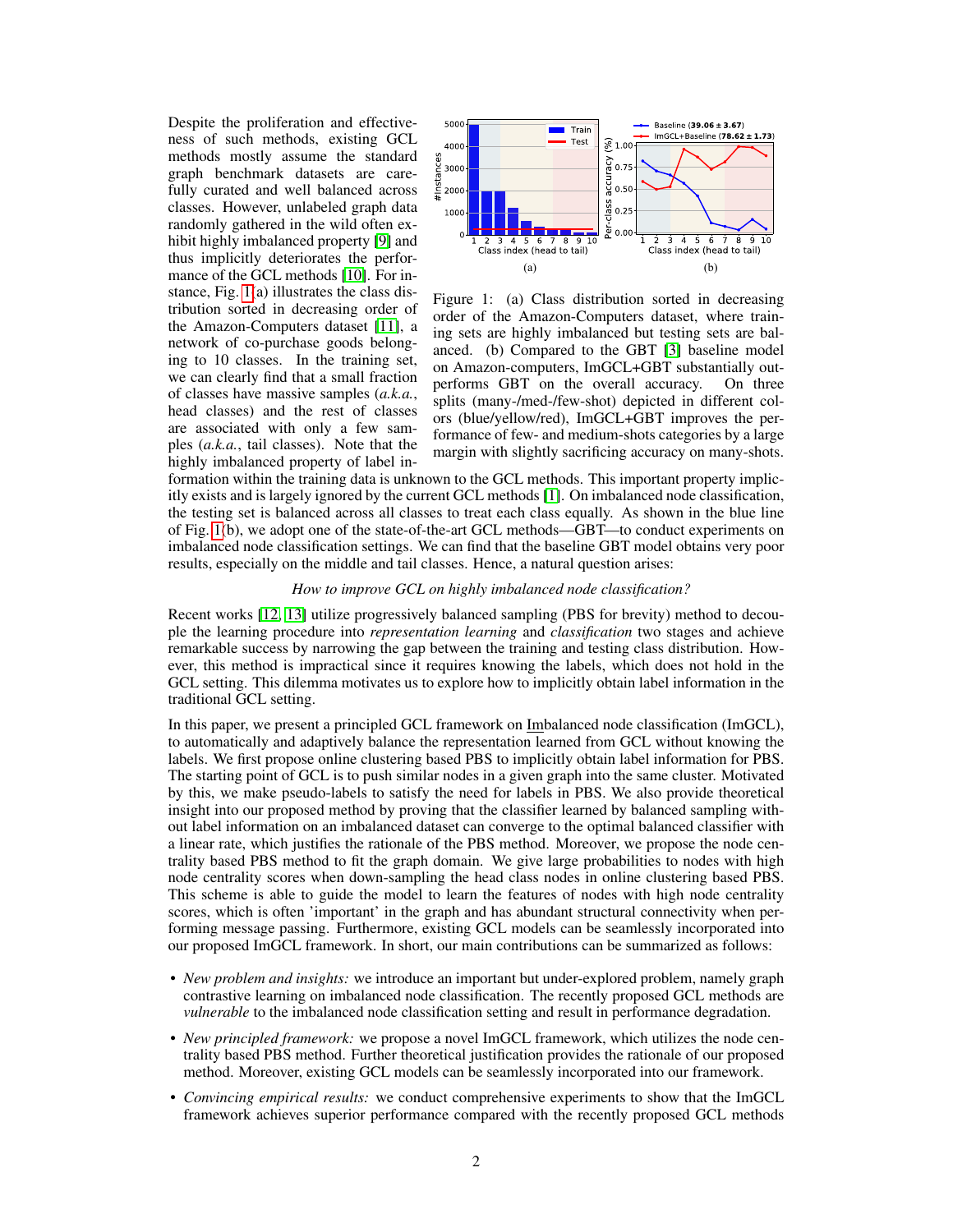

<span id="page-2-0"></span>Figure 2: Overview of the proposed ImGCL framework. (a) Graph contrastive learning (GCL) methods take graph/sugbgraph as input and produce the corresponding node embeddings as ouputs. (b) Node centrality based progressively balanced sampling (PBS) method automatically and adaptively balances the representations learned from GCL without knowing the labels.

on imbalanced node classification. Extensive ablation studies also demonstrate that the ImGCL framework improves the representations of nodes in tail classes.

## 2 Background

Let  $\mathcal{G} = (\mathcal{V}, \mathcal{E}, \mathbf{X})$  denote a graph, where  $\mathcal{V} = \{v_i\}_{i=1}^N$  is a set of N nodes, and  $\mathcal{E} \subseteq \mathcal{V} \times \mathcal{V}$  is a set of edges between nodes.  $\bm{X} = [\bm{x}_1, \bm{x}_2, \cdots, \bm{x}_N]^T \in \mathbb{R}^{N \times d}$  represents the node feature matrix and  $x_i \in \mathbb{R}^d$  is the feature vector of node  $v_i$ , where d is the feature dimension. The adjacency matrix  $A \in \{0,1\}^{N \times N}$  is defined by  $A_{i,j} = 1$  if  $(v_i, v_j) \in \mathcal{E}$  and 0 otherwise. The degree matrix  $D \in \mathbb{R}^{N \times N}$  is a diagonal matrix defined by  $D_{ii} = \sum_j A_{ij}$ .

Graph Contrastive Learning. Given an input graph, graph contrastive learning aims to learn effective graph/node representations that can be transferred to downstream tasks by constructing positive and negative sample pairs [\[1–](#page-9-0)[3,](#page-9-6) [14–](#page-10-0)[19\]](#page-10-1). GCL maximizes the feature consistency between two augmented views of the input graph via contrastive loss in the latent space [\[1,](#page-9-0) [4,](#page-9-12) [5\]](#page-9-2). Note that we have no access to node labels during training in the setting of GCL. However, the underlying class distribution of the unlabeled dataset is usually highly imbalanced, as shown in Fig. [1.](#page-1-0) At each training step, we first perform stochastic *graph augmentations* to generate multiple views of the original graph. Specifically, we utilize two augmentation functions  $t_1, t_2 \sim \mathcal{T}$  to generate graph views  $G_1 = (X_1, A_1) = t_1(\mathcal{G})$  and  $G_2 = (X_2, A_2) = t_2(\mathcal{G})$ , where  $\mathcal{T}$  is the set of graph augmentation functions, such as node dropping, edge perturbation, and subgraph sampling [\[5\]](#page-9-2). We then obtain node representations for the two graph views via the (parameter shared) GNN encoder  $f(\cdot)$ , denoted by  $\mathbf{Z} = f(\mathbf{X}_1, \mathbf{A}_1)$  and  $\mathbf{Z}' = f(\mathbf{X}_2, \mathbf{A}_2)$  respectively. Given the latent representations, a contrastive loss is defined to optimize the parameters of the GNN encoder. For any node  $u$ , we aim to score the positive pairs  $u, v$  higher compared to other negative pairs. Typically, the negative pairs are construed from the augmented views of the original graph or other graphs in the same batch. The commonly-used InfoNCE loss [\[20\]](#page-10-2) can be defined as:

$$
\mathcal{L}_{NCE}(u, v) = -\log \frac{s(z_u, z_v, \tau)}{s(z_u, z_v, \tau) + \sum_{n=1}^{N} s(z_u, z'_n, \tau)},
$$
\n(1)

where  $z_u$  and  $z_v$  denote the node representation vector of node u and v in  $\tilde{G}_1$ , respectively.  $z'_n$ denotes the node representation of node n in  $\mathcal{G}_2$ . s is a contrasting operation to measure the similarity between two node representations.  $\tau$  represents the temperature hyper-parameter. The similarity function is typically defined as:  $s(z_u, z_v, \tau) = \exp(z_u \cdot z_v/\tau)$ .

Imbalanced Learning. Imbalanced learning seeks to learn a model from *the training dataset with an imbalanced class distribution*, where a small fraction of classes have the vast majority of samples (*a.k.a.*, head class) and the rest classes occupy only a few samples (*a.k.a.*, tail class) [\[12,](#page-9-10) [21](#page-10-3)[–23\]](#page-10-4),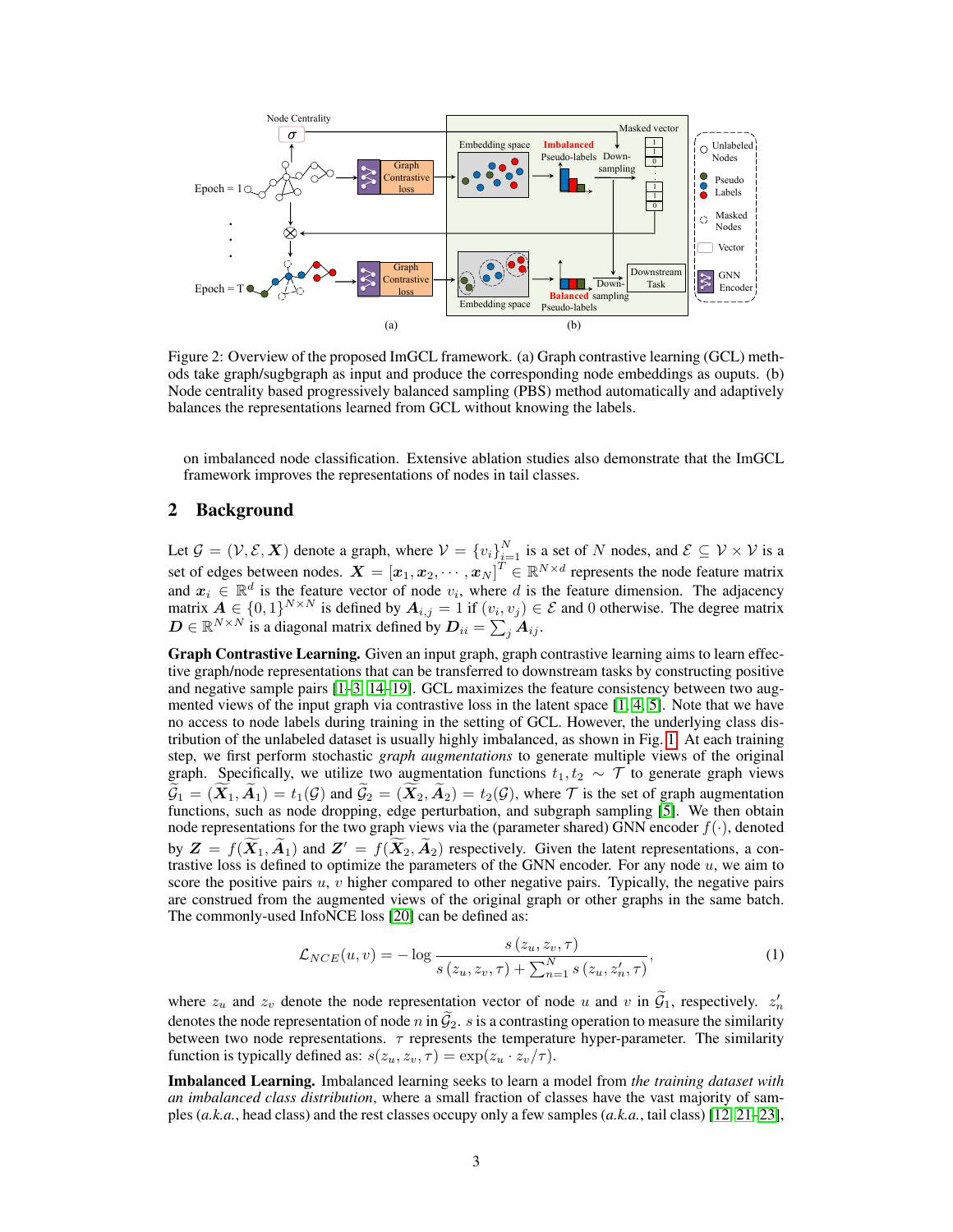and generalize well on *the balanced testing dataset*. For a K-class node classification problem, let  $\{v_i, y_i\}_{i=1}^N$  be the imbalanced training dataset, where each node  $v_i$  has the corresponding class label  $y_i$ , which is not known in the training phase of GCL. The total number of training dataset over K classes is  $N = \sum_{k=1}^{K} N_k$ , where  $N_k$  denotes the number of samples in class k. Let  $\pi$  be the vector of label frequencies, where  $\pi_k = N_k/N$  denotes the label frequency of class k. Without loss of generality, a common assumption in imbalanced learning is that the classes are sorted by  $\pi_k$  in a descending order (*i.e.*, if  $i_1 < i_2$ , then  $N_{i_1} \ge N_{i_2}$ ). In imbalanced learning, the number of samples in the head class is often substantially larger than that in the tail class, *i.e.*,  $N_1 \gg N_K$ . The imbalance ratio is defined as  $N_1/N_K$ . Note that in imbalanced learning, the training dataset is imbalanced to mimic the long-tailed class distribution of real-world data collection, but the testing dataset is balanced assuming equality of all classes. Therefore, the overall performance on all classes and the performance for the head, middle, and tail classes are usually reported.

#### 3 ImGCL: The Proposed Framework

In this section, we first introduce the progressively balanced sampling (PBS) method, which is impractical in our unsupervised setting since it requires knowing the labels. Motivated by the property of GCL, we generate pseudo-labels by clustering the node representations. Finally, we utilize the proposed node centrality based PBS method to adaptively focus on 'important' nodes of the given graph during the down-sampling phase. The overall framework of ImGCL is shown in Fig. [2.](#page-2-0)

#### 3.1 Progressively Balanced Sampling (PBS)

**Sampling strategies.** As suggested in [\[13\]](#page-9-11), the probability  $p_k$  of sampling a node for the given graph from the class  $k$  is defined as:

<span id="page-3-0"></span>
$$
p_k = \frac{N_k^q}{\sum_{i=1}^K N_i^q} \,,\tag{2}
$$

where  $q \in [0, 1]$ . Different sampling strategies have different specific values of q.

PBS [\[12\]](#page-9-10). In imbalanced learning, the testing dataset is balanced whereas the training dataset is not. A single data sampling strategy which fits only one case, the balanced dataset  $(p_k^{\bar{M}} = \frac{1}{K}$  by setting  $q = 0$  in Eq. [2\)](#page-3-0) or the imbalanced dataset  $(p_k^R = \frac{N_k}{\sum_{i=1}^K N_i}$  by setting  $q = 1$  in Eq. 2), cannot account for the class distribution shift between the training and testing datasets. Thus, we adopt two data samplers with different sampling strategies for training in the imbalanced setting. The key idea is to apply an adaptive sampling strategy known as decoupled training in long-tailed learning literature  $[21]$ . Formally, at training step t, data are sampled according to a linear combination of the random and mean strategies, controlled by a parameter  $\alpha \in [0, 1]$ . Therefore, the probability of sampling a node from the class  $k$  is given by:

$$
p_k^{\text{PB}} = \alpha * p_k^R + (1 - \alpha) * p_k^M
$$
  
=  $\alpha * \frac{N_k}{\sum_{i=1}^K N_i} + (1 - \alpha) * \frac{1}{K}.$  (3)

Intuitively, at early stages of the training phase, an imbalanced class distribution is used for representation learning of the feature extractor. At later stages, the model prefers the balanced dataset for training an unbiased classifier. Therefore, the control parameter  $\alpha$  should progressively decrease from 1 to 0 during the training phase. Concretely, at training step t,  $\alpha$  is calculated by [\[12\]](#page-9-10):  $\alpha = 1 - \frac{t}{T}$ , where T is the total number of training epochs.

#### 3.2 Online clustering Based PBS

Progressively balanced sampling requires real labels to adjust the class distribution during training, which compromises its practicality. Since GCL is typically applied for the label-free scenario, we cannot directly apply PBS here.

On one hand, McPherson et al. [\[24\]](#page-10-5) have revealed the homophily phenomenon in graphs, *i*.*e*., the nodes with similar features tend to be connected with each other and share the same label. On the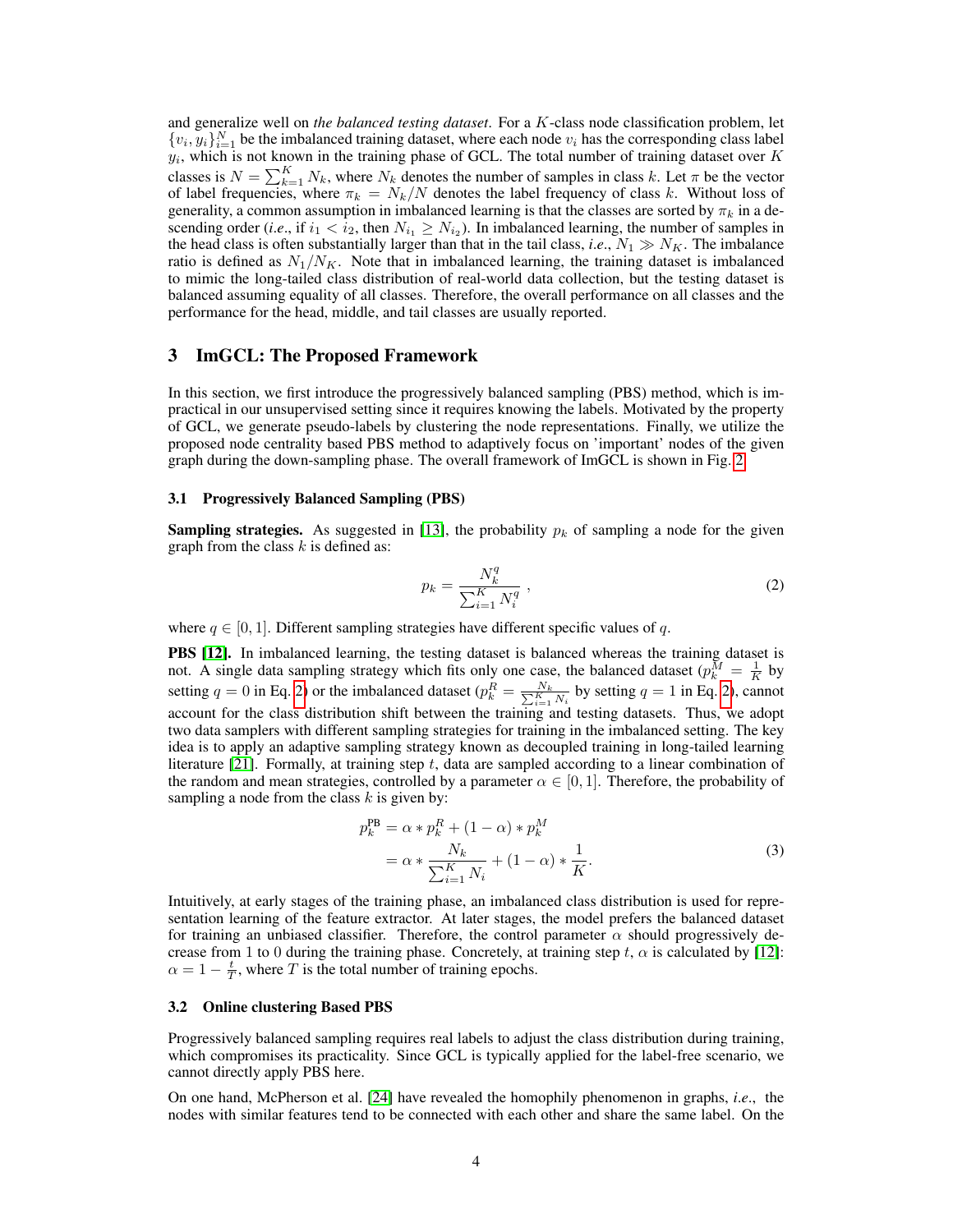other hand, the motivation of GCL is to learn representations in which similar node pairs stay close to each other while dissimilar ones are far apart. We propose to connect these two facts by the pseudo-label method in semi-supervised learning [\[25\]](#page-10-6), which iteratively generates artificial labels by the model itself to further improve its performance.

Previous work [\[25,](#page-10-6) [26\]](#page-10-7) made a hypothesis that similar nodes may reside in the same cluster, which is far away from those dissimilar nodes, and showed that cluster assignments can be used as pseudolabels to learn visual representations. Thus, we utilize the emergence of representation clusters learned from GCL to generate pseudo-labels of each node for the given graph. Specifically, suppose there are  $K$ -classes for the node classification task. At the certain iteration  $t$  of the training phase, we obtain the node representation  $\mathbf{Z}_t \in \mathbb{R}^{N \times d}$  via the learned GNN encoder. We apply the clustering algorithm to the nodes in the embedding space to produce a set of K prototypes  $\{c_1, \ldots, c_K\}$ . Formally, we intend to learn a  $d \times K$  centroid matrix C and a one-hot cluster assignment vector  $\hat{y}_n \in \mathbb{R}_+^K$  for each node n of the given graph by solving the following problem:

$$
\min_{C \in \mathbb{R}^{d \times K}} \frac{1}{N} \sum_{n=1}^{N} \min_{\hat{y}_n} ||z_{t,n} - C\hat{y}_n||_2^2 \quad \text{such that} \quad \hat{y}_n^\top 1_K = 1 \quad , \tag{4}
$$

where  $\bm{z}_{t,n} \in \mathbb{R}^d$  denotes the *n*-th node embedding vector of  $\mathbf{Z}_t$ , and  $\mathbb{1}_K \in \mathbb{R}^K$  is the vector with all elements of 1. Solving this above problem provides a set of optimal assignments  $\{\hat{y}_n^*|n=1,\ldots,N\}$ and a centroid matrix  $C^*$ . These assignments are then used as pseudo-labels. We set the number of centroids (clusters) in the clustering algorithm equal to the number of classes in the training dataset. In order to avoid trivial solutions and empty clusters, we use the *constrained K-means clustering* [\[27\]](#page-10-8) to instantiate the clustering algorithm. It can implement the K-means clustering algorithm whereby a minimum size for each cluster can be specified. Thus, we can address the representation collapse problem [\[28\]](#page-10-9) which would produce a highly imbalanced pseudo-label distribution.

#### 3.3 Node Centrality based PBS

To take full advantage of the imbalanced dataset, we propose to down-sample nodes of the head classes to balance the class distribution over all classes. We design a down-sampling strategy by incorporating graph structural information to achieve the full potential of the online clustering based PBS method. In network science, node centrality, which measures how important a node is in a graph, is an important metric to understand the influence of each node of a graph [\[29\]](#page-10-10). Therefore, we propose an adaptive down-sampling scheme based on node centrality when performing online clustering based PBS. In this paper, we utilize the PageRank centrality due to its simplicity and effectiveness [\[29\]](#page-10-10). Formally, the centrality values are calculated by the following iterative form:  $\sigma = \alpha AD^{-1} + 1$ , where  $\sigma \in \mathbb{R}^N$  is the PageRank centrality score vector for each node,  $\alpha$  is a damping factor to control the probability of randomly jumping to another node in the graph, and 1 is the identity vector with all value 1. Note that we pre-calculate the PageRank score  $\sigma$  before the training phase of GCL. When performing down-sampling of the head classes, we calculate the probability of each node based on  $\sigma$ .

Formally, for node v in class j with the centrality score  $\sigma_v$ , the probability with the normalized centrality score is defined as:  $p_{v,j}^{\text{NPB}} = \min \left\{ \frac{\sigma_{\text{max}} - \sigma_v}{\sigma_{\text{max}} - \sigma_{\text{min}}} \cdot p_j^{\text{PB}}, p_\tau \right\}$ , where  $p_j^{\text{PB}}$  is the progressively balanced sampling probability of class j,  $\sigma_{\text{max}}$  and  $\sigma_{\text{min}}$  are the maximum and minimum centrality score, and  $p<sub>T</sub>$  is a cut-off probability to ensure that nodes with extremely low connections can also be sampled. In node centrality based PBS, we then perform a normalization step that transforms  $p_{v,j}^{\text{NPB}}$ into probabilities and then use it to balance the class distribution. Concretely, we obtain a subgraph of the original graph in form of a masked vector  $m \in \mathbb{R}^N$  by sampling each node independently according to  $p<sup>NPB</sup>$ , which acts as the input of GCL in the next training iteration as shown in Fig. [2.](#page-2-0)

#### 3.4 More Discussions on ImGCL

**Implementation details.** Instead of utilizing all nodes in the graph, we select  $N \times l$  nodes in GCL, where  $l$  is a hyper-parameter to control the selected nodes. In order to consider the number of nodes in tail classes, we set  $l = 10\%$  in the experiments. We down-sample the head nodes to the required number according to their PageRank centrality score. One challenge of the implementation is that the quality of the learned pseudo-labels and representations are mutually-dependent, which could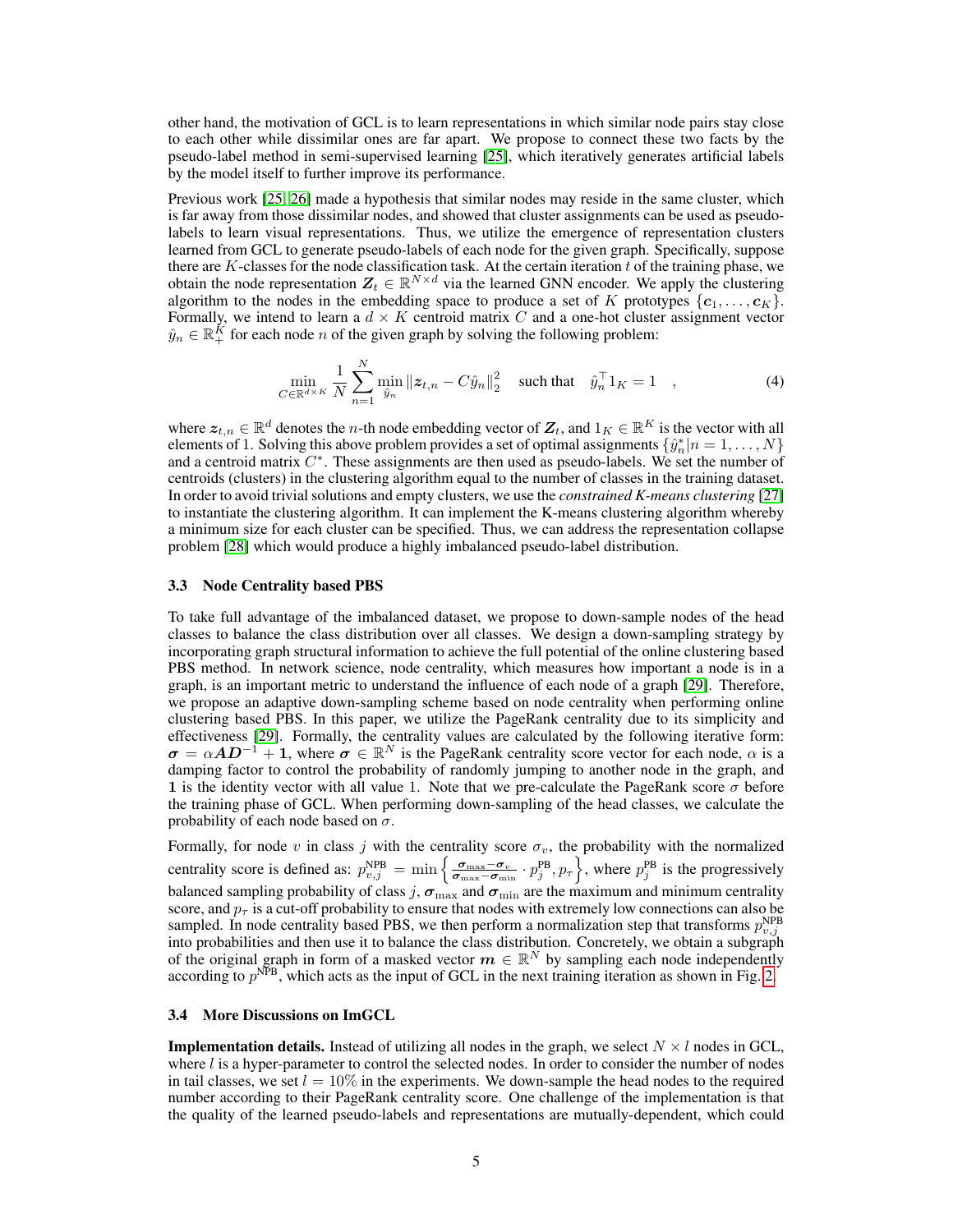destabilize the training loop. In response, we re-balance the class distribution every  $B$  epochs, thus there are  $T/B$  times to adjust the class distribution. Following the linear evaluation scheme of GCL, we train a linear classifier with a small fraction of datasets after obtaining node representations, which is trained on the balanced dataset by using the PBS method as in [\[12\]](#page-9-10).

Computational complexity. ImGCL is a general GCL framework. Suppose we use the traditional GCN [\[30\]](#page-10-11) model in GCL, the training time complexity of a GCN with L layers is  $\mathcal{O}(Lmd+Lnd^2)$ , where d is the dimension of the learned representations, and  $n = |\mathcal{V}|$  and  $m = |\mathcal{E}|$  denote the number of vertices and edges in the given graph, respectively. In the ImGCL framework, the time complexity of the clustering algorithm is  $\mathcal{O}(nd)$ . We have  $k = T/B$  times to adjust the class distribution using the clustering algorithm to produce pseudo-labels, thus we have an extra  $\mathcal{O}(knd)$ time complexity. Note that  $k$  is always less than 10 in our experiments, so the time of the clustering algorithm in ImGCL is negligible compared with the training of GNN encoders of GCL. Moreover, the time complexity of calculating node centrality is  $\mathcal{O}(t * n)$ , where t is the number of iterations in the PageRank algorithm. This step can be seen as a pre-computing step and can also be ignored compared with the training of GNN encoders.

Modular design of ImGCL. ImGCL is a general GCL framework on imbalanced node classification, which can be readily applied with existing GCL methods adopting the two-branch design (*e*.*g*., [\[2](#page-9-1)[–4\]](#page-9-12)). ImGCL does not rely on specific approaches of graph view augmentation, graph view encoding, and representation contrasting in GCL.

# 4 Theoretical Justification

In order to justify our proposed method, we theoretically prove that, on the imbalanced unlabeled dataset, a classifier learned iteratively by balanced sampling converges to the optimal balanced classifier with a linear rate. Detailed proofs can be found in Appendix [A.](#page-12-0)

Consider a binary classification problem with two Gaussian distributions with different means and the equal variance. Suppose the data generating distribution is  $P_{XY}$  and the probability of positive labels (+1) and negative labels (-1) are  $P_Y(1)$  and  $P_Y(-1)$ , respectively. We have  $X|Y = +1 \sim$  $\mathcal{N}(\mu_1, \sigma^2)$  conditioned on  $Y = +1$  and similarly,  $X|Y = -1 \sim \mathcal{N}(\mu_2, \sigma^2)$  conditioned on  $Y =$ −1. In addition, suppose  $\mu_1 < \mu_2$  without loss of generality. We consider the imbalanced setting and it is straightforward to have [\[31\]](#page-11-0):

<span id="page-5-0"></span>**Fact 1.** Consider the above setup, the optimal Bayes classifier is  $f(x) =$  $sign(x - \theta^* - \frac{\sigma^2}{\mu}$  $\frac{\sigma^2}{\mu_2-\mu_1} \log \frac{P_Y(1)}{P_Y(-1)}$  with the optimal balanced decision boundary  $\theta^*$  being  $\theta^* \equiv \frac{\mu_1 + \mu_2}{2}$ , where sign(x) is the indicator function with sign(x) = 1 if x > 0 and -1 otherwise.

**Interpretation.** Intuitively, if the label Y is either positive  $(+1)$  or negative  $(-1)$  with equal probability, the optimal Bayes's classifier boundary is the perpendicular hyperplane through the midpoint of two Gaussian centers. However, if the number of positive labels is larger than that of negative labels, the decision boundary will be dominated by the positive (head) class and shift towards the negative (tail) class.

In the context of imbalanced learning, the training dataset is imbalanced but the testing dataset is balanced. However, in self-supervised GCL, label information is absent and we instead propose to create pseudo-labels iteratively via representations learned from GCL to enable the PBS method. At the first iteration  $t = 1$ , one starts from the imbalanced unlabeled dataset and generates pseudolabels  $\hat{Y}_0$  by the PBS method. Then, we obtain the learned decision boundary estimator  $\hat{\theta}_1$  and produce pseudo-labels  $\hat{Y}_1$ . The fact that the initial dataset being imbalanced (*i.e.*, ,  $P_Y(1) \neq P_Y(-1)$ ) leads to biased  $\hat{\theta}_1$  and  $\hat{f}_1$  by Eq. [1,](#page-5-0) which has three consequences: (1) The learned classifier  $\hat{f}_1$ exhibits higher recall/lower precision for the head classes and the opposite for the tail classes [\[6\]](#page-9-3), aligned with our empirical observations in Fig. [3.](#page-8-0) (2) For any iteration t, the biased classifier  $\hat{f}_t$  and pseudo-labels  $\hat{Y}_t$  induce distribution shift between the pseudo-classes  $\hat{X}$  and ground truth classes X. (3) For any following iteration t, the dataset re-balanced based on  $\hat{Y}_t$  is still imbalanced with respect to the ground truth labels Y, which by Eq. [1](#page-5-0) means  $|\hat{\theta}_{t+1} - \theta^*| > 0, \forall t \in \mathbb{N}_+$ . For which we prove the following proposition: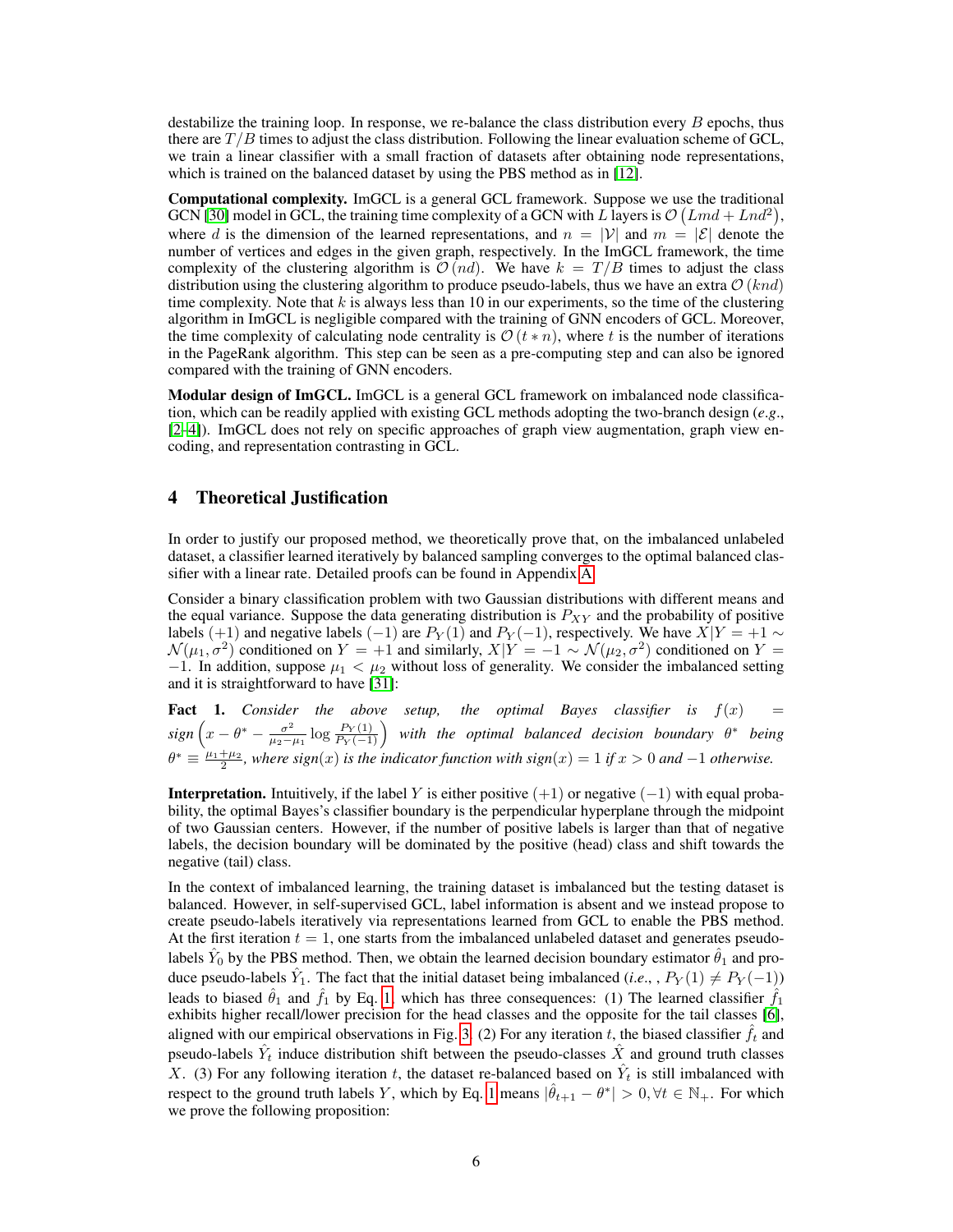<span id="page-6-0"></span>Proposition 1. *Consider the above setup. Suppose there is a (sufficiently large) integer* T *such that*  $|\hat{\theta}_T - \theta^*| \ll |\mu_2 - \mu_1|, |(\hat{\theta}_T - \theta^*)(\mu_2 - \mu_1)| \ll \sigma^2$ . Our estimator converges to the optimal  $\textit{balanced decision boundary } \theta^*, \textit{i.e. } \left| \hat{\theta}_{t+1} - \theta^* \right| \leq C \cdot \left| \hat{\theta}_{t} - \theta^* \right|, \forall t \geq T \textit{ with a linear convergence}$ *rate*  $C = \frac{2}{\pi} < 1$ .

Interpretation. In the context of PBS, the classifier is trained starting from the imbalanced data distribution. Intuitively, by iteratively down-sampling head classes, the data distribution gradually becomes balanced, on which the trained classifier also converges to the balanced optimum. As stated in proposition [1,](#page-6-0) the classifier learned by balanced sampling with pseudo-label on the imbalanced dataset can converge to the optimal balanced classifier with a linear rate, which justifies the rationale of the PBS method.

# <span id="page-6-2"></span>5 Experiments

In this section, we provide empirical results to demonstrate the effectiveness of our proposed ImGCL framework. We conduct extensive experiments on imbalanced graph datasets to mainly answer the following questions: (1) Can ImGCL generally improve the performance of GCL methods on node classification? (Sec. [5.1\)](#page-6-1) (2) Does all proposed components in the node centrality based PBS method benefit the learning of GCL? (Sec. [5.2\)](#page-7-0) (3) How does ImGCL help improve GCL methods on imbalanced node classification? (Sec. [5.2\)](#page-7-0) (4) Is ImGCL sensitive to the hyperparameters? (Sec. [E\)](#page-16-0)

Dataset. For a comprehensive comparison, we use four widely-used datasets, including Wiki-CS, Amazon-computers, Amazon-photo, and DBLP, to study the performance of transductive node classification. Recently proposed work evaluates the performance of semi-supervised node classification. ImGAGN [\[32\]](#page-11-1) reconstructs the binary imbalanced network by setting the smallest class as the tail class and the rest classes as the head class. The testing dataset in Tail-GNN [\[9\]](#page-9-7) is also imbalanced. We think these experimental settings are not ideal for imbalanced learning due to the limited number of node classes or imbalanced testing datasets. In order to validate the effectiveness of our proposed framework on the imbalanced node classification setting, we select an equal number of nodes in each class for the validation and testing dataset. The training set is randomly sampled from the rest according to train/valid/test ratios  $= 1:1:8$ , which is highly imbalanced. The statistics and the imbalance ratio of each dataset are summarized in Table [4.](#page-17-0) The detailed description of datasets can be found in Appendix [F.](#page-16-1)

Evaluation protocol. For each experiment, we follow the commonly-used *linear evaluation scheme* for GCL as introduced in [\[5\]](#page-9-2). The model is firstly trained in a self-supervised manner, and then the learned representations are used to train and test with a simple  $l_2$ -regularized logistic regression classifier. For results in this section, we train each model in twenty runs for different data splits and report the average performance with the corresponding standard deviation for a fair comparison. In what follows, we measure performance in terms of accuracy, if not otherwise specified.

Imbalanced types. In order to comprehensively evaluate the performance of ImGCL in different imbalanced types, we introduce two imbalanced types [\[10\]](#page-9-8): *Exp* and *Pareto*, parameterized by an imbalanced factor. *Exp* imbalanced class distribution is given by an exponential function, where the higher imbalanced factor means the more imbalanced graph. *Pareto* imbalanced class distribution is determined by a Pareto distribution, where the lower imbalanced factor means the smaller power value of Pareto distribution and thus the more imbalanced graph.

Baselines. We consider unsupervised baseline methods in the following two categories: (1) traditional non-GNN methods including Node2vec [\[33\]](#page-11-2), DeepWalk [\[34\]](#page-11-3), and raw features as input without considering the graph topology. (2) graph constrastive learning methods including DGI [\[16\]](#page-10-12), MVGRL [\[18\]](#page-10-13), InfoGraph [\[17\]](#page-10-14), GRACE [\[5\]](#page-9-2), BGRL [\[2\]](#page-9-1), and GBT [\[3\]](#page-9-6). We also directly compare ImGCL with supervised counterparts, *i*.*e*., the most representative model GCN [\[30\]](#page-10-11). Note that for all baselines, we report their performance on the imbalanced experimental settings following their official hyperparameters (Supplement [F\)](#page-16-1) based on the PyGCL [\[1\]](#page-9-0) open-source library.

#### <span id="page-6-1"></span>5.1 Experimental Results on Node Classification

The empirical performance of imbalanced node classification is summarized in Table [1.](#page-7-1) ImGCL consistently outperforms current GCL baselines or even the supervised baselines. We summarize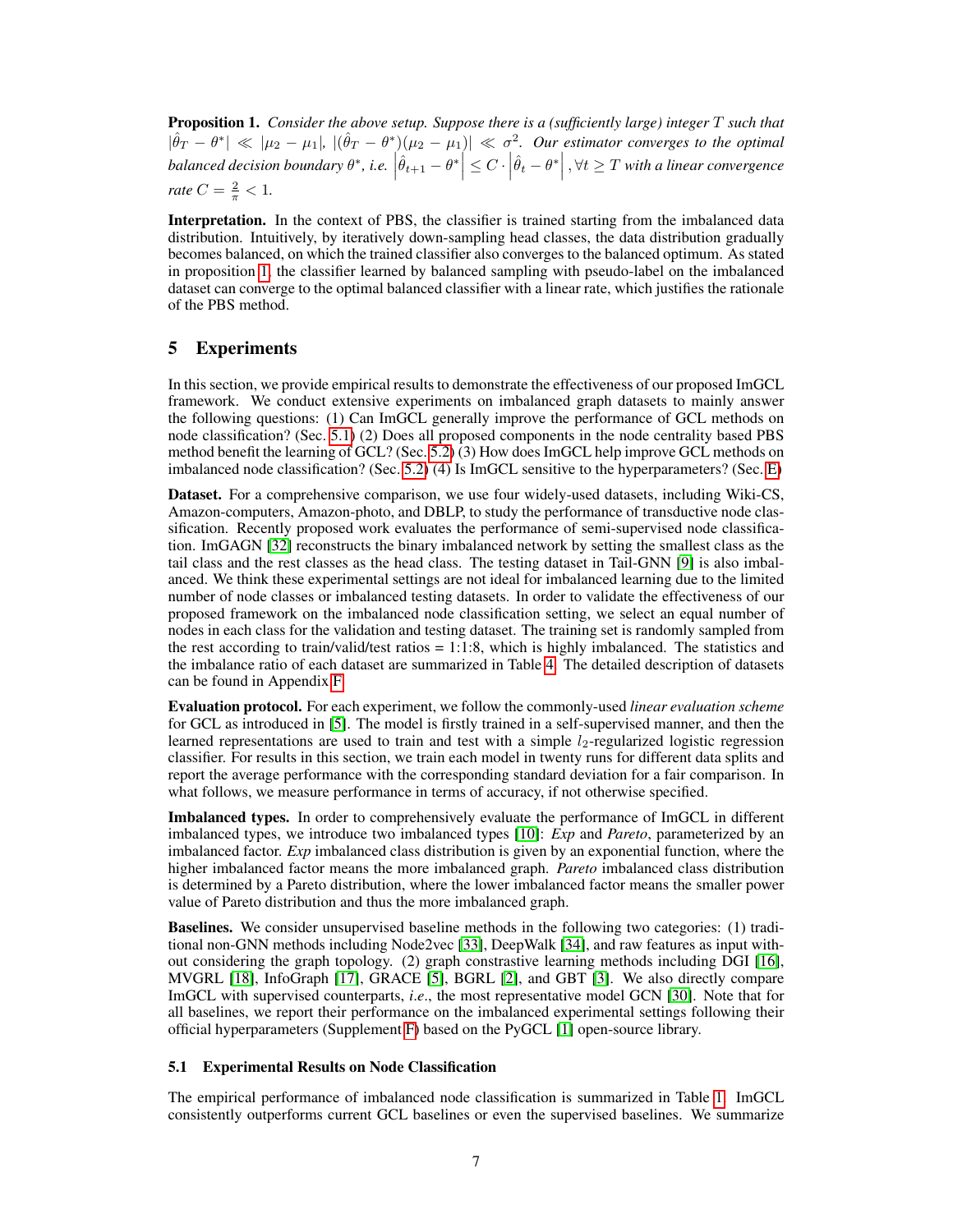<span id="page-7-1"></span>Table 1: Summary of performance on imbalanced node classification in terms of accuracy (%) with standard deviation (*std*). The 'Available Data' means data we can obtain during the training phase, where  $X$ ,  $A$ , and  $Y$  denotes the node feature matrix, the adjacency matrix, and the corresponding labels respectively. The highest performance in the GCL and ImGCL category is bold. We highlight ImGCL based on the recently proposed GCL methods with gray background. The highest performance improvement of the GCL baseline w  $\&$  w/o the ImGCL framework is underlined.

| Category                   | Method              |                  | Available Data Amazon-Computers | Amazon-Photo        | Wiki-CS                | <b>DBLP</b>             |
|----------------------------|---------------------|------------------|---------------------------------|---------------------|------------------------|-------------------------|
| N/A                        | Raw features        | $\boldsymbol{X}$ | $33.99_{+4.47}$                 | $38.07_{+4.03}$     | $34.50_{\pm 2.06}$     | $38.51_{\pm 0.80}$      |
|                            | Node2vec            | $\boldsymbol{A}$ | $69.80_{+2.69}$                 | $69.44_{\pm 0.38}$  | $51.76_{\pm 2.24}$     | $50.41_{\pm 2.77}$      |
|                            | DeepWalk            | $\boldsymbol{A}$ | $69.67_{\pm 2.36}$              | $69.00_{+0.62}$     | $51.32_{+2.17}$        | $50.57_{+2.88}$         |
|                            | DeepWalk + features | X, A             | $70.20_{\pm 3.30}$              | $71.60_{\pm 3.31}$  | $51.51_{+2.51}$        | $49.57_{\pm1.65}$       |
| <b>GCL</b>                 | DGI                 | X, A             | $10.88_{+2.09}$                 | $13.62_{+2.26}$     | $17.11_{+4.83}$        | $26.63_{\pm 10.87}$     |
|                            | MVGRL               | X, A             | $13.40_{\pm 3.01}$              | $16.92_{\pm 3.14}$  | $45.97_{\pm 2.42}$     | $44.43_{\pm 0.57}$      |
|                            | InfoGraph           | X, A             | $35.83_{+7.01}$                 | $53.57_{\pm 13.29}$ | $44.19_{\pm 3.90}$     | $48.26_{\pm 5.95}$      |
|                            | <b>GRACE</b>        | X, A             | $41.54_{+2.51}$                 | $45.24_{+4.24}$     | $54.20_{+3.97}$        | $44.48_{\pm 0.40}$      |
|                            | <b>BGRL</b>         | X, A             | $40.81_{+5.01}$                 | $51.18_{\pm 10.49}$ | $39.82_{+3.60}$        | $49.58_{\pm 3.99}$      |
|                            | <b>GBT</b>          | X, A             | $39.06_{\pm 3.67}$              | $60.73_{\pm 3.64}$  | $44.95_{\pm 2.63}$     | $58.51_{\pm 5.30}$      |
| $Im GCL$ (ours)            | <b>DGI</b>          | X, A             | $48.85_{\pm 10.94}$             | $47.99_{\pm 9.03}$  | $41.20_{+18.84}$       | $50.39_{+9.17}$         |
|                            | <b>MVGRL</b>        | X, A             | $46.42_{\pm 11.33}$             | $50.86_{+9.49}$     | $60.85_{\pm 2.60}$     | $51.90 + 7.42$          |
|                            | InfoGraph           | X, A             | $75.44_{+5.30}$                 | $72.56_{+2.91}$     | $68.96_{+5.86}$        | $69.12_{\pm 3.24}$      |
|                            | <b>GRACE</b>        | X, A             | $77.54_{\pm 3.00}$              | $68.89_{+4.41}$     | $73.86_{+2.78}$        | $63.61_{+4.91}$         |
|                            | <b>BGRL</b>         | X, A             | $67.82_{\pm 10.24}$             | $72.67_{+6.04}$     | $59.35_{\pm 15.44}$    | $57.90_{+2.28}$         |
|                            | <b>GBT</b>          | X, A             | $78.62_{\pm1.73}$               | $75.13_{+7.13}$     | $73.08_{\pm 12.45}$    | $70.05_{+1.78}$         |
| <b>Best ImGCL over GCL</b> |                     |                  | <b>39.61</b> $\uparrow$         | 34.47 $\uparrow$    | <b>28.13</b> $\dagger$ | <b>23.76</b> $\uparrow$ |
| Supervised                 | <b>GCN</b>          | X, A, Y          | $46.83_{+1.52}$                 | $68.84_{+2.56}$     | $59.84_{\pm 2.02}$     | $51.55_{+2.64}$         |
|                            | GCN+PBS             | X, A, Y          | $70.12_{+9.78}$                 | $73.34_{+8.28}$     | $63.15_{\pm 5.13}$     | $73.11_{+2.76}$         |

our observations from the table as follows: (1) Recently proposed GCL methods [\[1\]](#page-9-0), which are evaluated on randomly split training and testing sets, exhibit severe performance degradation in our imbalanced node classification setting. By incorporating our proposed ImGCL framework (the gray background), these GCL methods improve by a large margin. Concretely, ImGCL+GCL achieves  $[41.22\%, 34.47\%, 28.13\%, 23.76\%]$  average absolute gain in accuracy than the baseline GCL models on [Amazon-Computers, Amazon-Photo, Wiki-CS, DBLP], respectively. We also find that the recently proposed GBT [\[3\]](#page-9-6) obtains the best performance among a set of GCL competitors. We think the reason is that *feature decorrelation* method in GBT is more fit for the imbalanced node classification and we adopt the GBT baseline model in the following experimental analysis. (2) The traditional methods, *e*.*g*., Node2vec and DeepWalk, can achieve competitive performance in the imbalanced node classification task compared with GCL methods. We postulate the reason is that the traditional network embedding methods can take advantage of the homophily [\[29\]](#page-10-10) property of the given graph to utilize the graph topology features which is important on imbalanced node classification [\[9\]](#page-9-7). Moreover, the "Raw features" method without considering the graph topology cannot achieve satisfactory performance, which indicates the necessity of utilizing the graph topology features on imbalanced node classification. (3) Compared with the supervised learning methods GCN and GCN+PBS, the ImGCL framework achieves superior or competitive performance on all datasets, which further corroborates the effectiveness of our proposed framework.

#### <span id="page-7-0"></span>5.2 Experimental Analysis

Imbalanced type analysis. In the imbalanced node classification setting, the performance for the head, middle, and tail classes are usually reported [\[21\]](#page-10-3). We first divide the Amazon-computers dataset into three disjoint groups in terms of class size: *Many*, *Medium*, *Few*. *Many* and *Few* each include the top and bottom  $1/3$  classes, respectively. Because there are 10 classes of Amazoncomputers in total, the classes with sorted indices in decreasing order [1-3, 4-7, 8-10] belong to [*Many* (3 classes), *Medium* (4 classes), *Few* (3 classes)] categories, respectively. To validate our proposed model across different imbalanced class distributions, we design experiments on Amazoncomputers using the GBT baseline model w  $&$  w/o the ImGCL framework. We consider two imbalanced types: Exp and Pareto. Four imbalanced factors [20, 50, 100, 200] are associated with Exp. Two imbalance factors [1, 2] are chosen for Pareto. In Table [2,](#page-8-1) we observe that the more imbalanced dataset leads to decreasing accuracy of the model. Intuitively, according to Eq. [1,](#page-5-0) a too imbalanced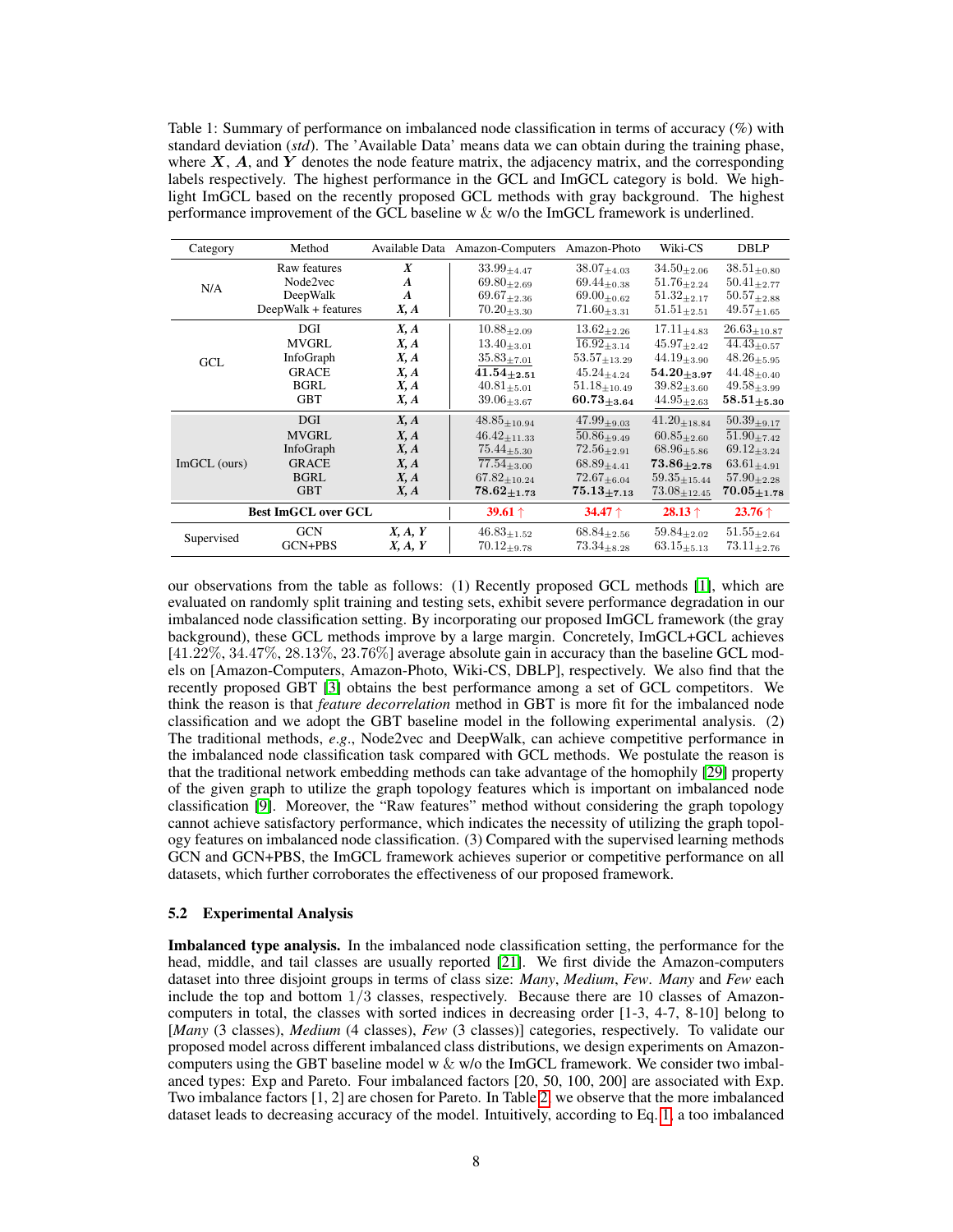<span id="page-8-1"></span>Table 2: Results of accuracy (%) on Amazon-computers using the GBT baseline model under different imbalanced types and factors. ↑ means higher imbalanced factor corresponds to more imbalanced dataset. Instead, ↓ means lower factor corresponds to more imbalanced dataset. All models are trained for eight iterations of pseudo labeling.

| Imbalanced type     | Imbalanced factor      | Method catergory | Many                                                                                | Medium                                                                            | Few                                                                                | All                                                                               |
|---------------------|------------------------|------------------|-------------------------------------------------------------------------------------|-----------------------------------------------------------------------------------|------------------------------------------------------------------------------------|-----------------------------------------------------------------------------------|
| $Exp \uparrow$      | 20<br>50<br>100<br>200 | <b>GBT</b>       | $79.67_{\pm 3.59}$<br>$80.04_{+2.91}$<br>$72.84_{\pm 5.96}$<br>$79.08_{+2.56}$      | $72.82_{\pm 6.37}$<br>$62.74_{+3.35}$<br>$29.13_{\pm 3.58}$<br>$24.42_{\pm 4.61}$ | $65.64_{\pm 4.52}$<br>$47.48_{+7.92}$<br>$7.30_{\pm3.65}$<br>$6.21_{\pm 3.28}$     | $71.97_{\pm 3.78}$<br>$65.49_{\pm 3.37}$<br>$39.06_{+3.67}$<br>$36.57_{\pm 4.30}$ |
|                     | 20<br>50<br>100<br>200 | GBT+ImGCL (ours) | $72.05 + 7.77$<br>$64.47_{\pm 11.73}$<br>$58.17_{\pm{7.29}}$<br>$52.95_{\pm 17.70}$ | $90.08 + 5.20$<br>$86.12_{+9.92}$<br>$83.88_{+8.46}$<br>$74.26_{\pm 18.75}$       | $93.58_{\pm 3.36}$<br>$93.49_{\pm 3.83}$<br>$94.67_{+6.07}$<br>$88.58_{\pm 18.19}$ | $85.82_{+1.99}$<br>$82.30_{\pm 3.69}$<br>$78.62_{+1.73}$<br>$67.12_{\pm 8.14}$    |
| Pareto $\downarrow$ | $\overline{2}$         | <b>GBT</b>       | $83.33_{\pm 1.42}$<br>$81.98_{\pm 1.44}$                                            | $61.00_{\pm 1.07}$<br>$57.47_{\pm 2.01}$                                          | $52.57_{+9.05}$<br>$39.58_{\pm 7.25}$                                              | $65.17_{\pm 1.66}$<br>$59.46_{+1.74}$                                             |
|                     | $\overline{2}$         | GBT+ImGCL (ours) | $49.10_{\pm 3.19}$<br>$41.45_{\pm 4.75}$                                            | $69.94_{\pm 2.41}$<br>$79.04_{\pm 2.84}$                                          | $89.98_{\pm 2.13}$<br>$86.86_{\pm 3.06}$                                           | $72.20_{\pm 0.78}$<br>$70.31_{+1.38}$                                             |

dataset might break our assumption in Proposition [1](#page-6-0) that  $|\hat{\theta}_t - \theta^*| \ll |\mu_2 - \mu_1|$ , which undermines the convergence guarantee and therefore degrades performance of ImGCL given a fixed number of iterations. Nevertheless, the ImGCL+baseline model consistently outperforms the baseline model.

Per-class analysis. We analyze the per-class recall and precision in Fig. [3](#page-8-0) to better understand the model bias on the imbalanced node classification. We test GBT on Amazoncomputers under imbalanced experimental settings introduced in Sec. [5.](#page-6-2) The GBT baseline model exhibits highly skewed performance on head and tail classes. The recall on the most majority and minority class is 82.0% and 4.1% respectively, while the corresponding numbers for precision are 30.9% and 95.8%. We observe that GBT falsely classifies most of the tail class samples into head classes with low confidence but have high confidence on the correctly classified nodes in tail classes [\[35\]](#page-11-4). In



<span id="page-8-0"></span>Figure 3: Bias comparison between GBT models w & w/o ImGCL on Amazon-Computers under imbalanced experimental settings. *Left:* Per-class recall and precision w/o ImGCL. *Right:* Per-class recall and precision with ImGCL. The class index is sorted by the number of nodes in each class in descending order. GBT w/o ImGCL clearly shows a descending trend in recall while an ascending trend in precision. However, GBT with ImGCL has achieved a relatively balanced recall and precision value over all classes.

contrast, GBT with ImGCL obtains relatively balanced recall and precision value on both head (the most majority precision:  $30.9\% \rightarrow 81.2\%$ ) and tail (the most minority recall:  $4.1\% \rightarrow 88.2\%$ ) classes, which leads to the substantial improvement in the overall accuracy (*i.e.*, 39.06%  $\rightarrow$  78.62%) across all classes, as shown in Table [3.](#page-16-2)

Visualization. For a more intuitive comparison and to further demonstrate the effectiveness of the ImGCL framework, we design experiments of visualization on Amazon-computers. We utilize the output embeddings on the last layer of GBT w & w/o ImGCL before *softmax* and plot the learned representation of the testing graph dataset using t-SNE [\[36\]](#page-11-5). As in Fig. [4,](#page-8-2) GBT w/o ImGCL clearly exhibits minority collapse [\[28\]](#page-10-9). In Fig. [4](#page-8-2) (a), where the representations in tail classes are mixed together, which fundamentally limits the performance of the baseline model on the tail classes. In com-



<span id="page-8-2"></span>Figure 4: Visualization of the testing set on Amazon-Computers. Each point in the figure is colored by real labels.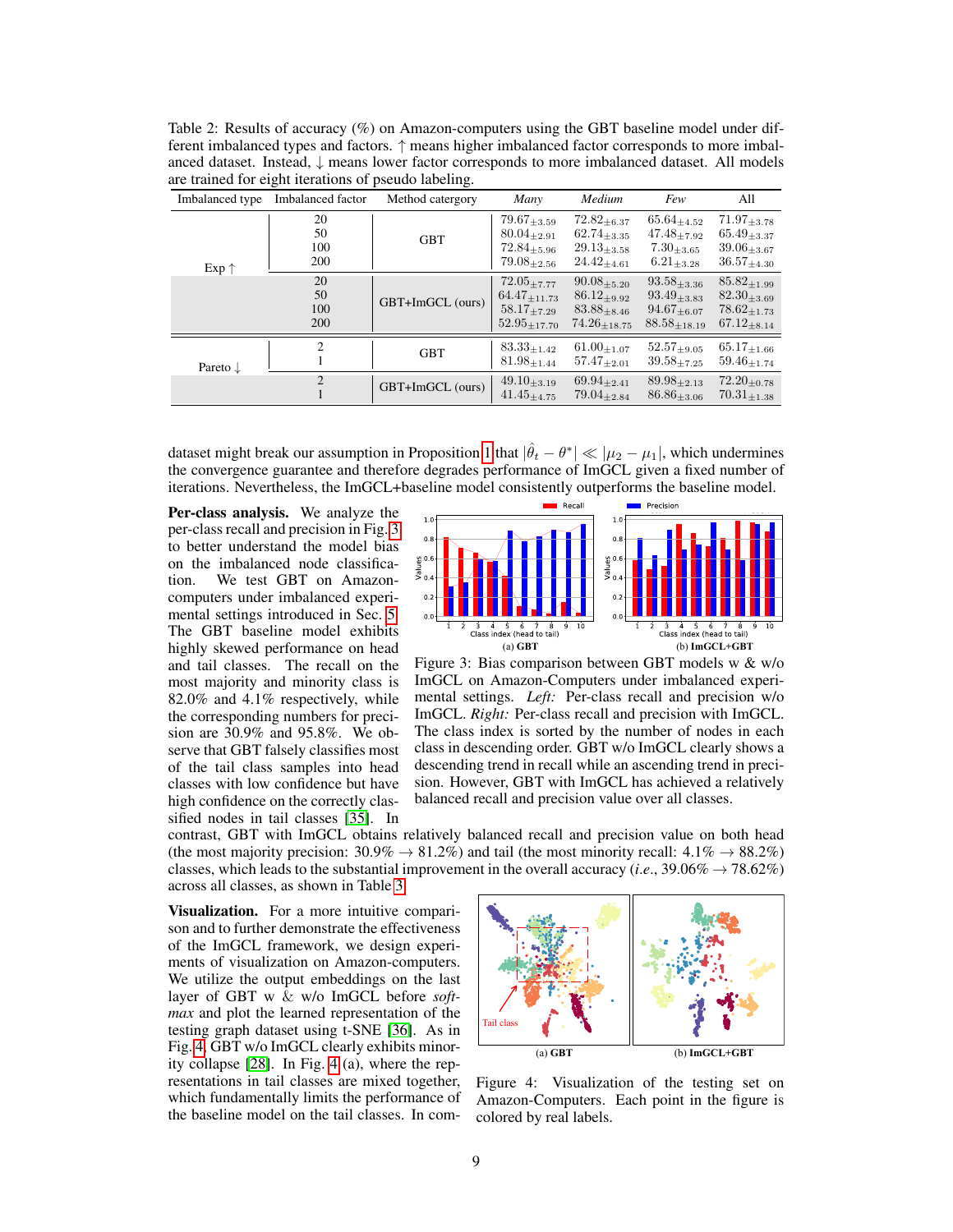parison, the learned embeddings of GBT+ImGCL has distinct boundaries among different classes and more compact intra-class structures.

#### 6 Conclusion

In this work, we study how to improve graph contrastive learning methods on imbalanced node classification, which is a very practical but rarely explored problem. We propose the principled ImGCL framework, which automatically and adaptively balances the representation learned from GCL without knowing the classes and then theoretically justifies it. Through extensive experiments on multiple graph datasets and imbalance settings, we show that ImGCL can significantly improve the recently proposed GCL methods by improving the representations of nodes in tail classes. For the future work, we will explore more data types, such as bioinformatics graphs. We hope our work will extend GCL to more realistic task settings with (underlying) imbalanced node class distribution.

#### References

- <span id="page-9-0"></span>[1] Yanqiao Zhu, Yichen Xu, Qiang Liu, and Shu Wu. An empirical study of graph contrastive learning. In *Thirty-fifth Conference on Neural Information Processing Systems Datasets and Benchmarks Track*, 2021.
- <span id="page-9-1"></span>[2] Shantanu Thakoor, Corentin Tallec, Mohammad Gheshlaghi Azar, Remi Munos, Petar ´ Veličković, and Michal Valko. Large-scale representation learning on graphs via bootstrapping. In *International Conference on Learning Representations (ICLR)*, 2022.
- <span id="page-9-6"></span>[3] Piotr Bielak, Tomasz Kajdanowicz, and Nitesh V Chawla. Graph barlow twins: A selfsupervised representation learning framework for graphs. *arXiv preprint arXiv:2106.02466*, 2021.
- <span id="page-9-12"></span>[4] Yuning You, Tianlong Chen, Yongduo Sui, Ting Chen, Zhangyang Wang, and Yang Shen. Graph contrastive learning with augmentations. In *Advances in neural information processing systems (NeurIPS)*, 2020.
- <span id="page-9-2"></span>[5] Yanqiao Zhu, Yichen Xu, Feng Yu, Qiang Liu, Shu Wu, and Liang Wang. Graph contrastive learning with adaptive augmentation. In *Proceedings of the Web Conference (WWW)*, pages 2069–2080, 2021.
- <span id="page-9-3"></span>[6] Yuzhe Yang and Zhi Xu. Rethinking the value of labels for improving class-imbalanced learning. In *Thirty-Fourth Advances in Neural Information Processing Systems (NeurIPS)*, 2020.
- <span id="page-9-4"></span>[7] Srijan Kumar, Bryan Hooi, Disha Makhija, Mohit Kumar, Christos Faloutsos, and VS Subrahmanian. Rev2: Fraudulent user prediction in rating platforms. In *Proceedings of the Eleventh ACM International Conference on Web Search and Data Mining*, pages 333–341, 2018.
- <span id="page-9-5"></span>[8] Hehuan Ma, Yatao Bian, Yu Rong, Wenbing Huang, Tingyang Xu, Weiyang Xie, Geyan Ye, and Junzhou Huang. Multi-view graph neural networks for molecular property prediction. *arXiv preprint arXiv:2005.13607*, 2020.
- <span id="page-9-7"></span>[9] Zemin Liu, Trung-Kien Nguyen, and Yuan Fang. Tail-gnn: Tail-node graph neural networks. In *Proceedings of the 27th ACM SIGKDD Conference on Knowledge Discovery & Data Mining*, pages 1109–1119, 2021.
- <span id="page-9-8"></span>[10] Ziyu Jiang, Tianlong Chen, Bobak Mortazavi, and Zhangyang Wang. Self-damaging contrastive learning. In *International Conference on Machine Learning*, 2021.
- <span id="page-9-9"></span>[11] Oleksandr Shchur, Maximilian Mumme, Aleksandar Bojchevski, and Stephan Günnemann. Pitfalls of graph neural network evaluation. *arXiv preprint arXiv:1811.05868*, 2018.
- <span id="page-9-10"></span>[12] Bingyi Kang, Saining Xie, Marcus Rohrbach, Zhicheng Yan, Albert Gordo, Jiashi Feng, and Yannis Kalantidis. Decoupling representation and classifier for long-tailed recognition. In *8th International Conference on Learning Representations (ICLR)*, 2020.
- <span id="page-9-11"></span>[13] Ju He, Adam Kortylewski, Shaokang Yang, Shuai Liu, Cheng Yang, Changhu Wang, and Alan Yuille. Rethinking re-sampling in imbalanced semi-supervised learning. *arXiv preprint arXiv:2106.00209*, 2021.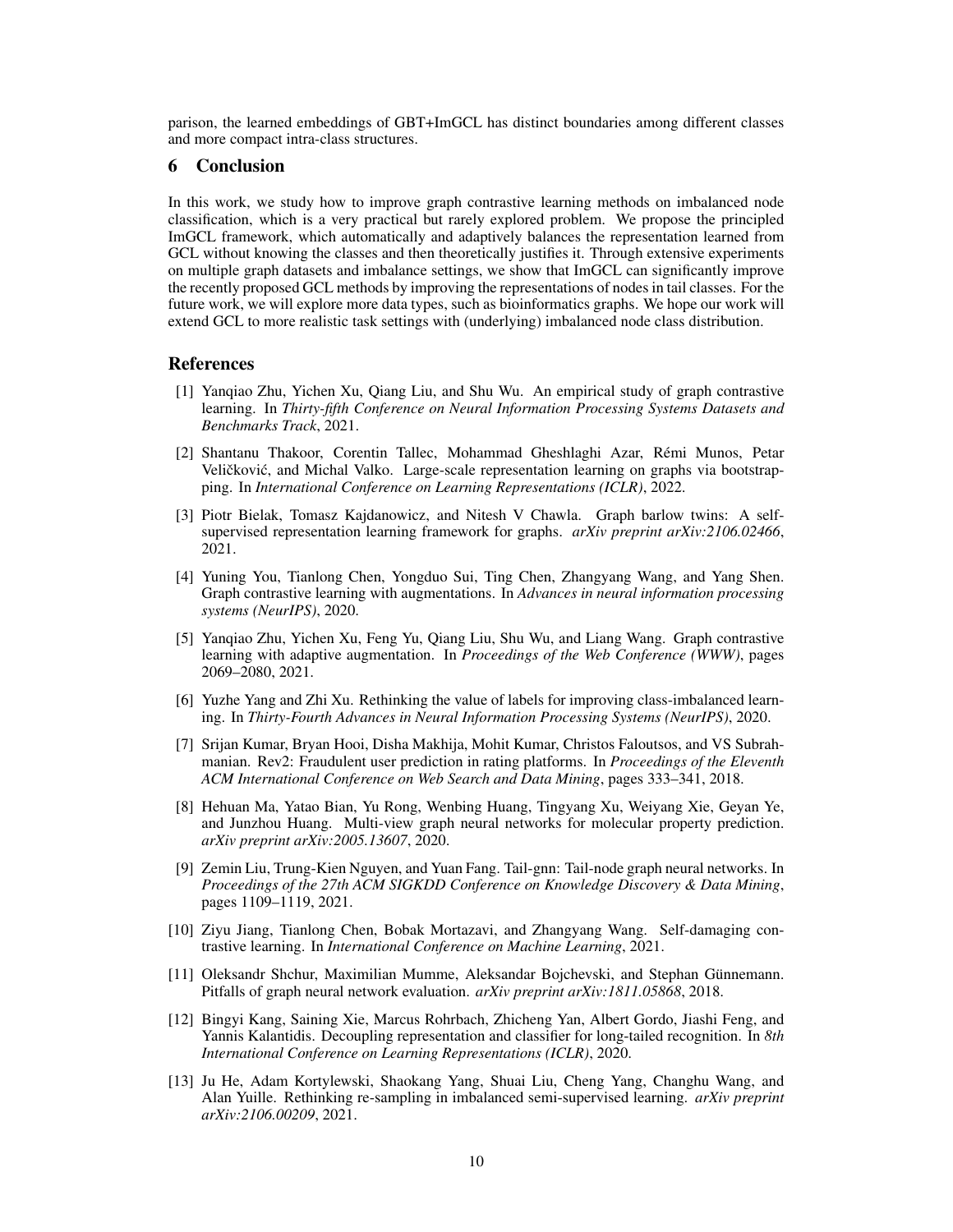- <span id="page-10-0"></span>[14] Hengrui Zhang, Qitian Wu, Junchi Yan, David Wipf, and Philip S Yu. From canonical correlation analysis to self-supervised graph neural networks. In *Advances in Neural Information Processing Systems (NeurIPS)*, 2021.
- [15] Dongkuan Xu, Wei Cheng, Dongsheng Luo, Haifeng Chen, and Xiang Zhang. Infogcl: Information-aware graph contrastive learning. *Advances in Neural Information Processing Systems*, 34, 2021.
- <span id="page-10-12"></span>[16] Petar Veličković, William Fedus, William L Hamilton, Pietro Liò, Yoshua Bengio, and R Devon Hjelm. Deep graph infomax. In *Proceedings of the International Conference on Learning Representations (ICLR)*, 2018.
- <span id="page-10-14"></span>[17] Fan-Yun Sun, Jordan Hoffmann, Vikas Verma, and Jian Tang. Infograph: Unsupervised and semi-supervised graph-level representation learning via mutual information maximization. In *Proceedings of the International Conference on Learning Representations (ICLR)*, 2020.
- <span id="page-10-13"></span>[18] Kaveh Hassani and Amir Hosein Khasahmadi. Contrastive multi-view representation learning on graphs. In *International Conference on Machine Learning*, pages 4116–4126. PMLR, 2020.
- <span id="page-10-1"></span>[19] Jiezhong Qiu, Qibin Chen, Yuxiao Dong, Jing Zhang, Hongxia Yang, Ming Ding, Kuansan Wang, and Jie Tang. Gcc: Graph contrastive coding for graph neural network pre-training. In *Proceedings of the 26th ACM SIGKDD International Conference on Knowledge Discovery & Data Mining*, pages 1150–1160, 2020.
- <span id="page-10-2"></span>[20] Ben Poole, Sherjil Ozair, Aaron Van Den Oord, Alex Alemi, and George Tucker. On variational bounds of mutual information. In *International Conference on Machine Learning*, pages 5171– 5180. PMLR, 2019.
- <span id="page-10-3"></span>[21] Yifan Zhang, Bingyi Kang, Bryan Hooi, Shuicheng Yan, and Jiashi Feng. Deep long-tailed learning: A survey. *arXiv preprint arXiv:2110.04596*, 2021.
- [22] Yongshun Zhang, Xiu-Shen Wei, Boyan Zhou, and Jianxin Wu. Bag of tricks for long-tailed visual recognition with deep convolutional neural networks. In *Proceedings of the AAAI Conference on Artificial Intelligence*, volume 35, pages 3447–3455, 2021.
- <span id="page-10-4"></span>[23] Ziwei Liu, Zhongqi Miao, Xiaohang Zhan, Jiayun Wang, Boqing Gong, and Stella X Yu. Large-scale long-tailed recognition in an open world. In *Proceedings of the IEEE/CVF Conference on Computer Vision and Pattern Recognition*, pages 2537–2546, 2019.
- <span id="page-10-5"></span>[24] Miller McPherson, Lynn Smith-Lovin, and James M Cook. Birds of a feather: Homophily in social networks. *Annual review of sociology*, 27(1):415–444, 2001.
- <span id="page-10-6"></span>[25] Mathilde Caron, Piotr Bojanowski, Armand Joulin, and Matthijs Douze. Deep clustering for unsupervised learning of visual features. In *Proceedings of the European Conference on Computer Vision (ECCV)*, pages 132–149, 2018.
- <span id="page-10-7"></span>[26] Mathilde Caron, Ishan Misra, Julien Mairal, Priya Goyal, Piotr Bojanowski, and Armand Joulin. Unsupervised learning of visual features by contrasting cluster assignments. In *Thirty-Fourth Advances in Neural Information Processing Systems (NeurIPS)*, 2020.
- <span id="page-10-8"></span>[27] Paul S Bradley, Kristin P Bennett, and Ayhan Demiriz. Constrained k-means clustering. *Microsoft Research, Redmond*, 20(0):0, 2000.
- <span id="page-10-9"></span>[28] Cong Fang, Hangfeng He, Qi Long, and Weijie J Su. Exploring deep neural networks via layer-peeled model: Minority collapse in imbalanced training. *Proceedings of the National Academy of Sciences*, 118(43), 2021.
- <span id="page-10-10"></span>[29] Albert-László Barabási. Network science. *Philosophical Transactions of the Royal Society A: Mathematical, Physical and Engineering Sciences*, 371(1987):20120375, 2013.
- <span id="page-10-11"></span>[30] Thomas N Kipf and Max Welling. Semi-supervised classification with graph convolutional networks. In *Proceedings of the International Conference on Learning Representations (ICLR)*, 2016.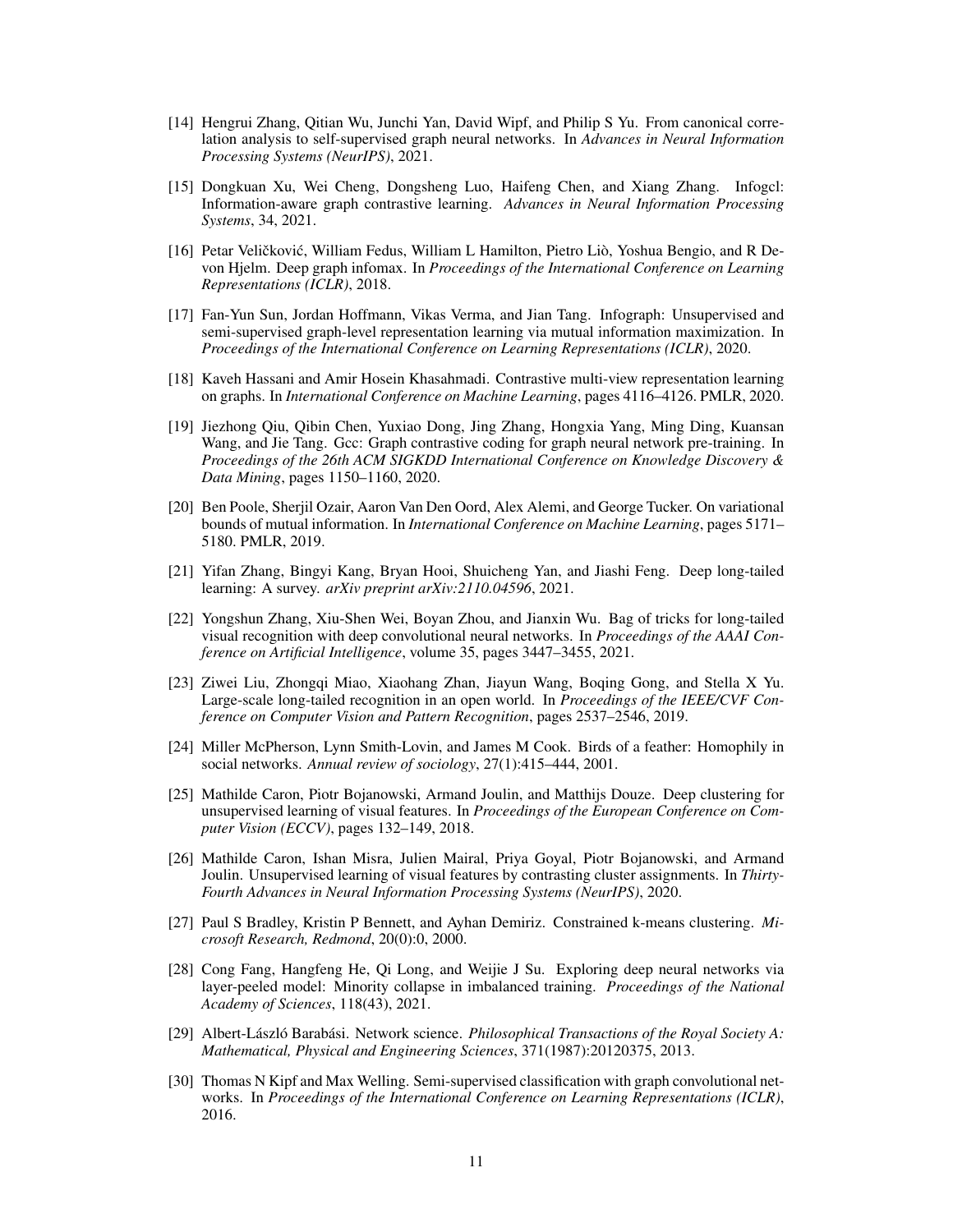- <span id="page-11-0"></span>[31] Christopher M Bishop and Nasser M Nasrabadi. *Pattern recognition and machine learning*, volume 4. Springer, 2006.
- <span id="page-11-1"></span>[32] Liang Qu, Huaisheng Zhu, Ruiqi Zheng, Yuhui Shi, and Hongzhi Yin. Imgagn: Imbalanced network embedding via generative adversarial graph networks. In *Proceedings of the 27th ACM SIGKDD Conference on Knowledge Discovery & Data Mining (KDD)*, 2021.
- <span id="page-11-2"></span>[33] Aditya Grover and Jure Leskovec. node2vec: Scalable feature learning for networks. In *Proceedings of the 22nd ACM SIGKDD international conference on Knowledge discovery and data mining*, pages 855–864, 2016.
- <span id="page-11-3"></span>[34] Bryan Perozzi, Rami Al-Rfou, and Steven Skiena. Deepwalk: Online learning of social representations. In *Proceedings of the 20th ACM SIGKDD international conference on Knowledge discovery and data mining*, pages 701–710, 2014.
- <span id="page-11-4"></span>[35] Chen Wei, Kihyuk Sohn, Clayton Mellina, Alan Yuille, and Fan Yang. Crest: A classrebalancing self-training framework for imbalanced semi-supervised learning. In *Proceedings of the IEEE/CVF Conference on Computer Vision and Pattern Recognition*, pages 10857– 10866, 2021.
- <span id="page-11-5"></span>[36] Laurens Van der Maaten and Geoffrey Hinton. Visualizing data using t-sne. *Journal of machine learning research*, 9(11), 2008.
- <span id="page-11-6"></span>[37] Chenxin Tao, Honghui Wang, Xizhou Zhu, Jiahua Dong, Shiji Song, Gao Huang, and Jifeng Dai. Exploring the equivalence of siamese self-supervised learning via a unified gradient framework. In *IEEE Conference on Computer Vision and Pattern Recognition (CVPR)*, 2021.
- <span id="page-11-7"></span>[38] Ting Chen, Simon Kornblith, Mohammad Norouzi, and Geoffrey Hinton. A simple framework for contrastive learning of visual representations. In *International conference on machine learning*, pages 1597–1607. PMLR, 2020.
- <span id="page-11-8"></span>[39] Albert-László Barabási and Réka Albert. Emergence of scaling in random networks. *science*, 286(5439):509–512, 1999.
- <span id="page-11-9"></span>[40] Tianxiang Zhao, Xiang Zhang, and Suhang Wang. Graphsmote: Imbalanced node classification on graphs with graph neural networks. In *Proceedings of the 14th ACM International Conference on Web Search and Data Mining*, pages 833–841, 2021.
- <span id="page-11-10"></span>[41] Nitesh V Chawla, Kevin W Bowyer, Lawrence O Hall, and W Philip Kegelmeyer. Smote: synthetic minority over-sampling technique. *Journal of artificial intelligence research*, 16: 321–357, 2002.
- <span id="page-11-11"></span>[42] Zemin Liu, Wentao Zhang, Yuan Fang, Xinming Zhang, and Steven CH Hoi. Towards localityaware meta-learning of tail node embeddings on networks. In *Proceedings of the 29th ACM International Conference on Information & Knowledge Management*, pages 975–984, 2020.
- <span id="page-11-13"></span>[43] Yu Wang, Charu Aggarwal, and Tyler Derr. Distance-wise prototypical graph neural network in node imbalance classification. *arXiv preprint arXiv:2110.12035*, 2021.
- <span id="page-11-12"></span>[44] Min Shi, Yufei Tang, Xingquan Zhu, David Wilson, and Jianxun Liu. Multi-class imbalanced graph convolutional network learning. In *Proceedings of the Twenty-Ninth International Joint Conference on Artificial Intelligence (IJCAI-20)*, 2020.
- <span id="page-11-14"></span>[45] William L Hamilton. Graph representation learning. *Synthesis Lectures on Artifical Intelligence and Machine Learning*, 14(3):1–159, 2020.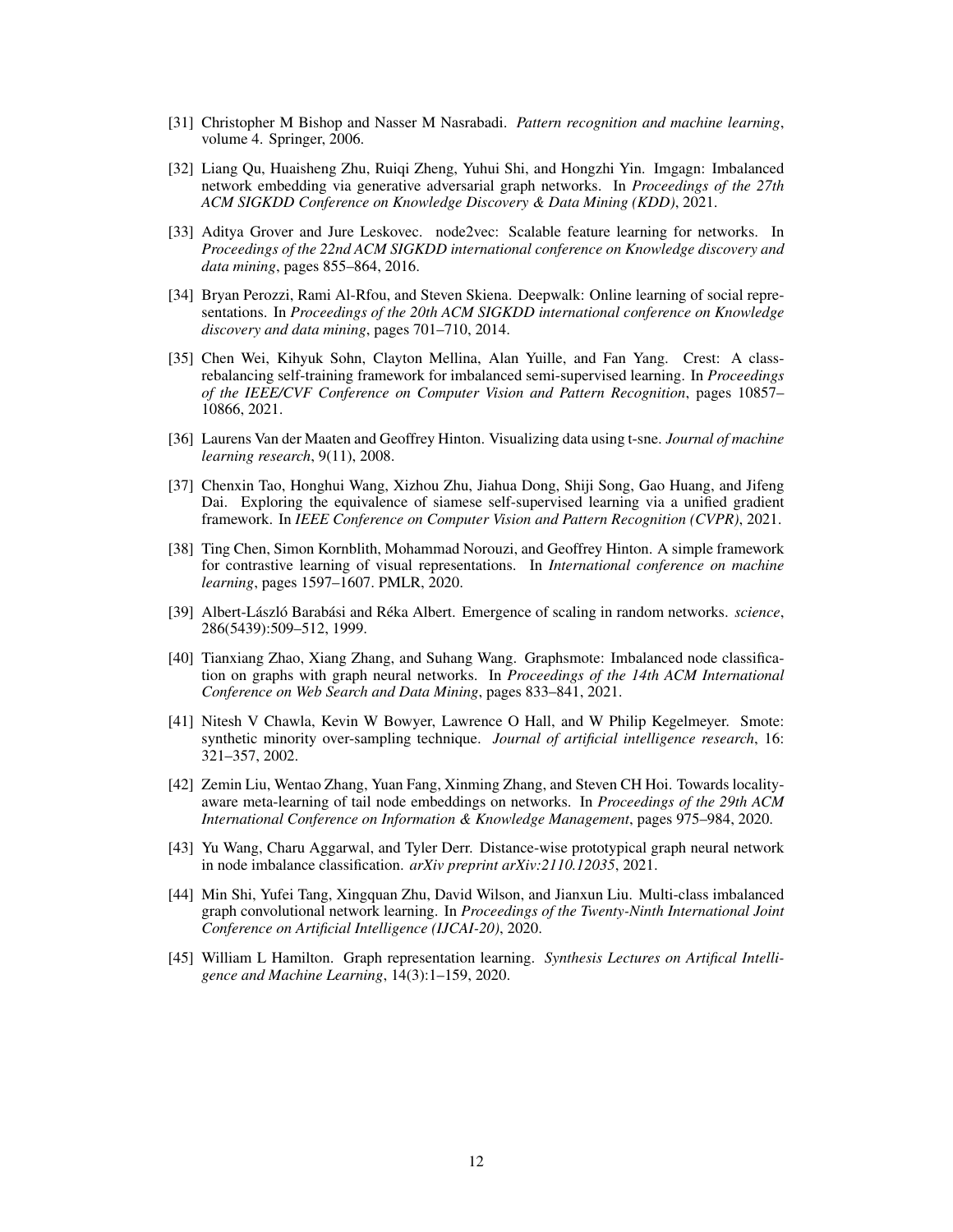# <span id="page-12-0"></span>A Mathematics Proof

## A.1 Proof of Fact 1

The optimal Bayes's classifier is the probabilistic model that makes the most probable prediction for new examples. Thus, we have:

$$
f^*(x) = \underset{y}{\text{arg max}} P_{Y|X}(y|x)
$$
  
= 
$$
\underset{y}{\text{arg max}} P_{X|Y}(x|y) P_Y(y) ,
$$
 (5)

where we omit  $P_X(x)$  in the denominator, which is unrelated to the objective function. Due to the monotonicity property of the *log* function, we have:

$$
f^*(x) = \arg \max_{y} \{ \log P_{X|Y}(x|y) + \log P_Y(y) \}
$$
  
=  $\arg \max_{y} \{ \log \left[ \frac{1}{\sqrt{2\pi\sigma^2}} \exp \{-\frac{(x - \mu_y)^2}{2\sigma^2}\} \right] + \log P_Y(y) \}$   
=  $\arg \min_{y} \{ \frac{(x - \mu_y)^2}{2\sigma^2} - \log P_Y(y) \}$   
=  $\arg \min_{y} \{-2x\mu_y + \mu_y^2 - 2\sigma^2 \log P_Y(y) \}.$  (6)

So, we will pick the positive sample  $+1$  if

$$
-2x\mu_1 + \mu_1^2 - 2\sigma^2 \log P_Y(1) < -2x\mu_2 + \mu_2^2 - 2\sigma^2 \log P_Y(-1)
$$
\n
$$
\Rightarrow 2x(\mu_2 - \mu_1) < \mu_2^2 - \mu_1^2 + 2\sigma^2 \log \frac{P_Y(1)}{P_Y(-1)} \text{ (because of } \mu_1 < \mu_2)
$$
\n
$$
\Rightarrow x < \frac{\mu_1 + \mu_2}{2} + \frac{\sigma^2}{\mu_2 - \mu_1} \log \frac{P_Y(1)}{P_Y(-1)}.
$$
\n
$$
(7)
$$

Therefore, the optimal Bayes's classifier is:

$$
f^*(x) = \text{sign}\left(x - \frac{\mu_1 + \mu_2}{2} - \frac{\sigma^2}{\mu_2 - \mu_1} \log \frac{P_Y(1)}{P_Y(-1)}\right) ,\tag{8}
$$

where sign is the indicator function with  $sign(x) = 1$  if  $x > 0$  and  $sign(x) = -1$  otherwise.

#### A.2 Proof of Proposition 1

At training step t, we obtain the biased decision boundary  $\hat{\theta}_t$  and generate corresponding pseudolabels  $\hat{Y}_t$ . We perform the balanced sampling method on  $\hat{Y}_t$  to get balanced positive and negative samples and then take them as input for the next training step to get  $\hat{\theta}_{t+1}$ . Suppose the probability of true labels on selected positive samples (+1) and negative samples (-1) are  $P_{Y,t}(1)$ and  $P_{Y,t}(-1)$ , respectively. According to Fact [1,](#page-5-0) the decision boundary  $\hat{\theta}_t$  produces the bias term  $\Delta = \frac{\sigma^2}{\mu}$  $\frac{\sigma^2}{\mu_2-\mu_1}$  log  $\frac{P_{Y,t}(1)}{P_{Y,t}(-1)}$ . We intend to prove that, at training step  $t+1$ , we get a smaller bias term  $C\Delta$ , where  $C < 1$ . Without loss of generality, we set  $\sigma = 1$  in what follows, which can be recovered by dimensional analysis. The optimal balanced decision boundary is  $\theta^* = \frac{\mu_1 + \mu_2}{2}$ , and we construct the estimator  $\hat{\theta}_{t+1} = \frac{\hat{\mu}_{t+1} + \hat{\mu}_{t+2}}{2}$  by the balanced sampling method. Therefore, we need to estimate  $\hat{\mu}_{t,1}$  and  $\hat{\mu}_{t,2}$  conditional on the decision boundary  $\hat{\theta}_t$ . Suppose the cumulative distribution function (CDF) of the standard normal distribution with a mean of 0 and standard deviation of 1 is  $\Phi(\cdot)$ . For clarity, we denote  $x = \frac{\mu_2 - \mu_1}{2} > 0$  assuming  $\mu_1 < \mu_2$  and  $A = \frac{1}{\sqrt{2}}$  $\frac{1}{2\pi}e^{-\frac{x^2}{2}}$ . The imbalanced ratio of positive and negative samples is defined as:

<span id="page-12-1"></span>
$$
\frac{p_{Y,t}(1)}{p_{Y,t}(-1)} = e^{\Delta(\mu_2 - \mu_1)}.
$$
\n(9)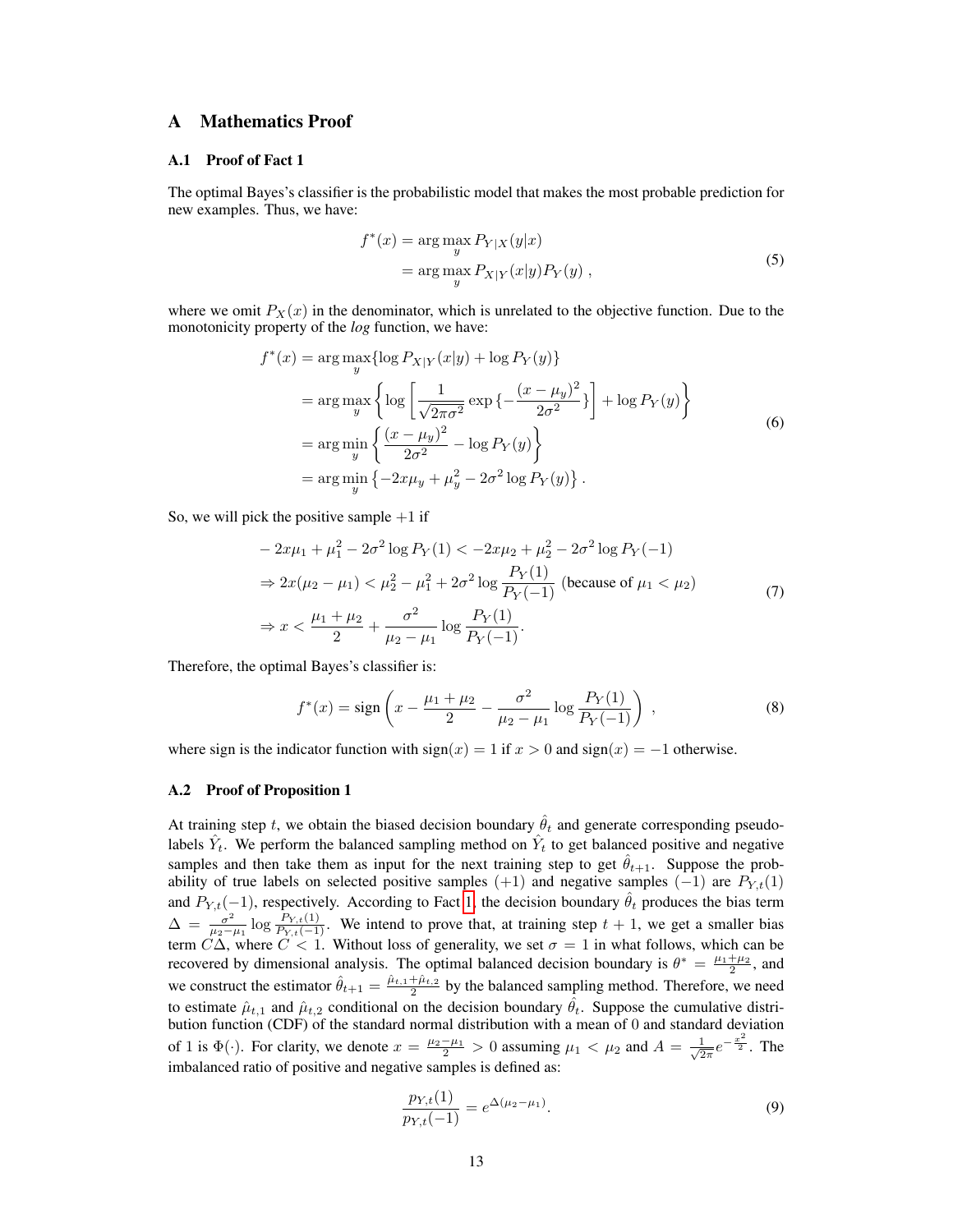Since  $\Delta = |\theta_t - \theta^*|$  satisfies  $\Delta \ll |\mu_2 - \mu_1|$  and  $|\Delta(\mu_2 - \mu_1)| \ll \sigma^2 = 1$ , we have the following equation by first-order approximation:

$$
e^{-(x+\Delta)^2} \approx e^{-x^2} - 2xe^{-x^2} * \Delta
$$
  
\n
$$
\Phi(x+\Delta) \approx \Phi(x) + \Phi'(x) * \Delta
$$
  
\n
$$
= \Phi(x) + \frac{1}{\sqrt{2\pi}}e^{-\frac{x^2}{2}} * \Delta.
$$
\n(10)

The probability of  $Y = 1$  on the left of the decision boundary  $\hat{\theta}_t$  is:

$$
\Phi\left(\frac{\mu_1 + \mu_2}{2} - \mu_1 + \Delta\right) P_{Y,t}(1) = \Phi\left(\frac{\mu_2 - \mu_1}{2} + \Delta\right) P_{Y,t}(1) \n= \Phi(x + \Delta) P_{Y,t}(1).
$$
\n(11)

The probability of  $Y = -1$  on the left of the decision boundary  $\hat{\theta}_t$  is:

$$
\Phi\left(\frac{\mu_1 + \mu_2}{2} - \mu_2 + \Delta\right) P_{Y,t}(-1) = \Phi(-x + \Delta) P_{Y,t}(-1). \tag{12}
$$

The total probability mass on the left of the decision boundary  $\hat{\theta}_t$  is:

$$
D_L = \Phi(x + \Delta) P_{Y,t}(1) + \Phi(-x + \Delta) P_{Y,t}(-1)
$$
\n(13)

$$
= [\Phi(x) + A\Delta]P_{Y,t}(1) + [\Phi(-x) + A\Delta]P_{Y,t}(-1).
$$
\n(14)

By translating the Gaussian to zero mean, the unnormalized mean of  $Y = 1$  on the left of the decision boundary  $\hat{\theta}_t$  is:

$$
\left[\mu_1 \Phi(x + \Delta) + \frac{1}{\sqrt{2\pi}} \int_{-\infty}^{x + \Delta} x e^{-\frac{x^2}{2}} dx\right] P_{Y,t}(1)
$$
  
= 
$$
\left[\mu_1 \Phi(x + \Delta) - \frac{1}{\sqrt{2\pi}} e^{-\frac{(x + \Delta)^2}{2}}\right] P_{Y,t}(1)
$$
  
= 
$$
\left[\mu_1 (\Phi(x) + A\Delta) - A + Ax\Delta\right] P_{Y,t}(1).
$$
 (15)

Similarly, the unnormalized mean of  $Y = -1$  on the left of the decision boundary  $\hat{\theta}_t$  is:

$$
\left[\mu_2 \Phi(-x + \Delta) + \frac{1}{\sqrt{2\pi}} \int_{-\infty}^{-x + \Delta} x e^{-\frac{x^2}{2}} dx\right] P_{Y,t}(-1)
$$
  
= 
$$
\left[\mu_2 \Phi(-x + \Delta) - \frac{1}{\sqrt{2\pi}} e^{-\frac{(-x + \Delta)^2}{2}}\right] P_{Y,t}(-1)
$$
  
= 
$$
\left[\mu_2 (\Phi(-x) + A\Delta)) - A - Ax\Delta\right] P_{Y,t}(-1).
$$
 (16)

The estimated mean on the left of the decision boundary is given by  $N_L/D_L$  where:

$$
N_L = [\mu_1 (\Phi(x) + A\Delta)) - A + Ax\Delta] P_{Y,t}(1)
$$
  
+  $[\mu_2 (\Phi(-x) + A\Delta)) - A - Ax\Delta] P_{Y,t}(-1).$  (17)

According to Eq. [9,](#page-12-1) we have  $\frac{p_{Y,t}(1)}{p_{Y,t}(-1)} = e^{\Delta(\mu_2 - \mu_1)} \approx 1 + \Delta(\mu_2 - \mu_1)$ . Dividing both  $N_L$  and  $D_L$ by  $P_{Y,t}(-1)$ , we have:

<span id="page-13-0"></span>
$$
D_L = [\Phi(x) + A\Delta] [1 + \Delta(\mu_2 - \mu_1)] + [\Phi(-x) + A\Delta]
$$
  
\n
$$
N_L = [\mu_1 (\Phi(x) + A\Delta) - A + Ax\Delta] [1 + \Delta(\mu_2 - \mu_1)]
$$
  
\n
$$
+ [\mu_2 (\Phi(-x) + A\Delta) - A - Ax\Delta].
$$
\n(18)

Similarly, on the right of the decision boundary, we get:

<span id="page-13-1"></span>
$$
D_R = [\Phi(-x) - A\Delta] [1 + \Delta(\mu_2 - \mu_1)] + [\Phi(x) - A\Delta]
$$
  
\n
$$
N_R = [\mu_1 (\Phi(-x) - A\Delta) + A - Ax\Delta] [1 + \Delta(\mu_2 - \mu_1)]
$$
  
\n
$$
+ [\mu_2 (\Phi(-x) - A\Delta) + A + Ax\Delta].
$$
\n(19)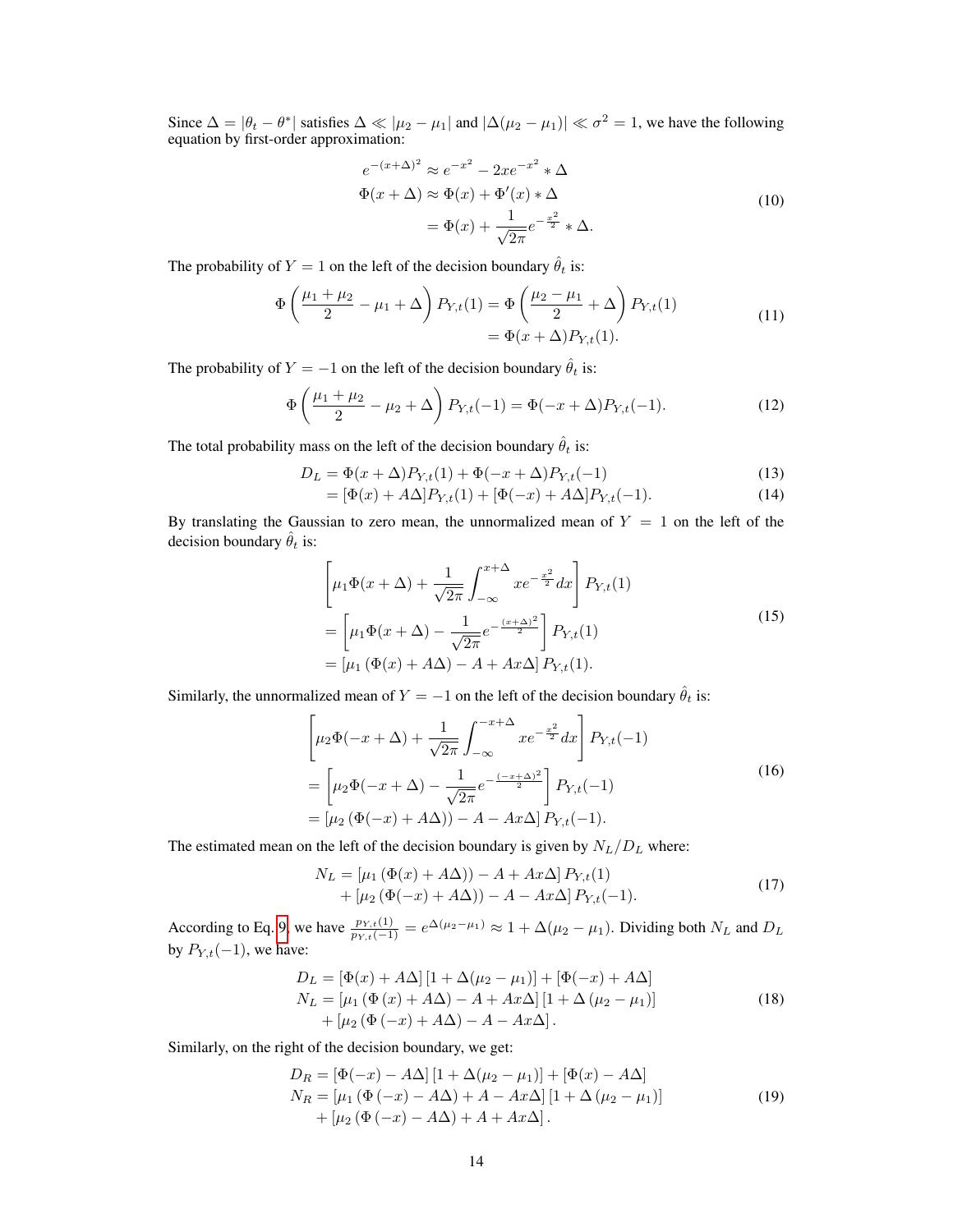Next, we can estimate  $\hat{\mu}_{t,1}$  and  $\hat{\mu}_{t,2}$  according to Eq. [18](#page-13-0) and [19.](#page-13-1)

$$
\hat{\mu}_{t,1} = \frac{N_L}{D_L} = \frac{[\mu_1 \Phi(x) - 2A + \mu_2 \Phi(-x)] + \Delta \mu_1 [2A + (\mu_2 - \mu_1) \Phi(x)]}{1 + \Delta [2A + (\mu_2 - \mu_1) \Phi(x)]}
$$
\n
$$
= \{[\mu_1 \Phi(x) - 2A + \mu_2 \Phi(-x)] + \Delta \mu_1 [2A + (\mu_2 - \mu_1) \Phi(x)]\}
$$
\n
$$
* \{1 - \Delta [2A + (\mu_2 - \mu_1) \Phi(x)]\}
$$
\n
$$
= [\mu_1 \Phi(x) - 2A + \mu_2 \Phi(-x)]
$$
\n
$$
+ \Delta [2A + (\mu_2 - \mu_1) \Phi(x)] [2A - (\mu_2 - \mu_1) \Phi(-x)],
$$
\n
$$
\hat{\mu}_{t,2} = \frac{N_R}{D_R} = \frac{[\mu_1 \Phi(-x) + 2A + \mu_2 \Phi(x)] + \Delta \mu_1 [-2A + (\mu_2 - \mu_1) \Phi(-x)]}{1 + \Delta [-2A + (\mu_2 - \mu_1) \Phi(-x)]}
$$
\n
$$
= \{[\mu_1 \Phi(-x) + 2A + \mu_2 \Phi(x)] + \Delta \mu_1 [-2A + (\mu_2 - \mu_1) \Phi(-x)]\}
$$
\n
$$
* \{1 - \Delta [-2A + (\mu_2 - \mu_1) \Phi(-x)]\}
$$
\n
$$
= [\mu_1 \Phi(-x) + 2A + \mu_2 \Phi(x)]
$$
\n
$$
+ \Delta [2A - (\mu_2 - \mu_1) \Phi(-x)] [2A + (\mu_2 - \mu_1) \Phi(x)],
$$
\n(21)

where we use the property of the  $\Phi$  function, *i.e.*, ,  $\Phi(x) = 1 - \Phi(-x)$ . Then, we have:

$$
\hat{\theta}_{t+1} = \frac{\hat{\mu}_{t,1} + \hat{\mu}_{t,2}}{2} = \frac{1}{2} (\frac{N_L}{D_L} + \frac{N_R}{D_R})
$$
\n
$$
= \frac{\mu_1 + \mu_2}{2} + \Delta \left[ 2A + (\mu_2 - \mu_1) \Phi(x) \right] \left[ 2A - (\mu_2 - \mu_1) \Phi(-x) \right].
$$
\n(22)

Finally, we can get:

$$
C = [2A + (\mu_2 - \mu_1) \Phi(x)] [2A - (\mu_2 - \mu_1) \Phi(-x)]
$$
  
= (2A + 2x\Phi(x))(2A - 2x\Phi(-x))  
= 4(A + x\Phi(x))(A - x(1 - \Phi(x)))  
= 4 (A<sup>2</sup> + Ax(2\Phi(x) - 1) - x<sup>2</sup>\Phi(x)(1 - \Phi(x))) , x \ge 0. (23)

We can verify that when  $x = 0$ , one obtains the maximal value  $C = 4A^2 = \frac{2}{\pi} \approx 0.637 < 1$ . This completes the proof.

# B More Discussions on Graph Contrastive Learning and Imbalanced Learning

Graph Contrastive Learning. Some recent remarkable progress has been made to adapt contrastive learning methods to the graph domain. Typically, the main idea behind graph contrastive learning (GCL) is to learn effective representations in which similar sample pairs stay close to each other while dissimilar ones are far apart [\[1\]](#page-9-0). According to [\[37\]](#page-11-6), we can divide GCL methods into three categories: (1) *contrastive learning* methods [\[16–](#page-10-12)[18,](#page-10-13) [4,](#page-9-12) [5\]](#page-9-2) aim to reduce the distance between two augmented views of the same nodes/graphs (positive samples), and push apart views of different nodes/graphs (negative samples). These methods mainly differ in several design choices including graph data augmentations, contrasting modes, and contrastive objectives. DGI [\[16\]](#page-10-12) adopts the InfoNCE principle [\[20\]](#page-10-2) to the node classification task by contrasting the node- and graph-level representations of the given graph. InfoGraph [\[17\]](#page-10-14) mainly focus on graph classification task by contrasting graph representation of different granularity via mutual information maximization. MV-GRL [\[18\]](#page-10-13) utilizes the graph diffusion matrix to construct the augmentation views of the original graph and then contrast node- and graph-level representation by scoring the agreement between representations. GraphCL [\[4\]](#page-9-12) adopts the SimCLR [\[38\]](#page-11-7) framework and propose four practical graph augmentation methods to obtain better graph representations. GRACE [\[5\]](#page-9-2) capitalizes on the idea that data augmentations for GCL should preserve the property of graphs to highlight important node features. (2) Negative samples play an important role in contrastive learning methods. However, *asymmetric network* methods [\[2\]](#page-9-1) get rid of negative samples via the introduction of a predictor network and the stop-gradient operation to avoid mode collapse. (3) *Feature decorrelation* methods [\[14,](#page-10-0) [3\]](#page-9-6) has recently been introduced as a new solution to GCL. They focus on reducing the redundancy among feature dimensions by introducing a loss function calculated by the cross-correlation matrix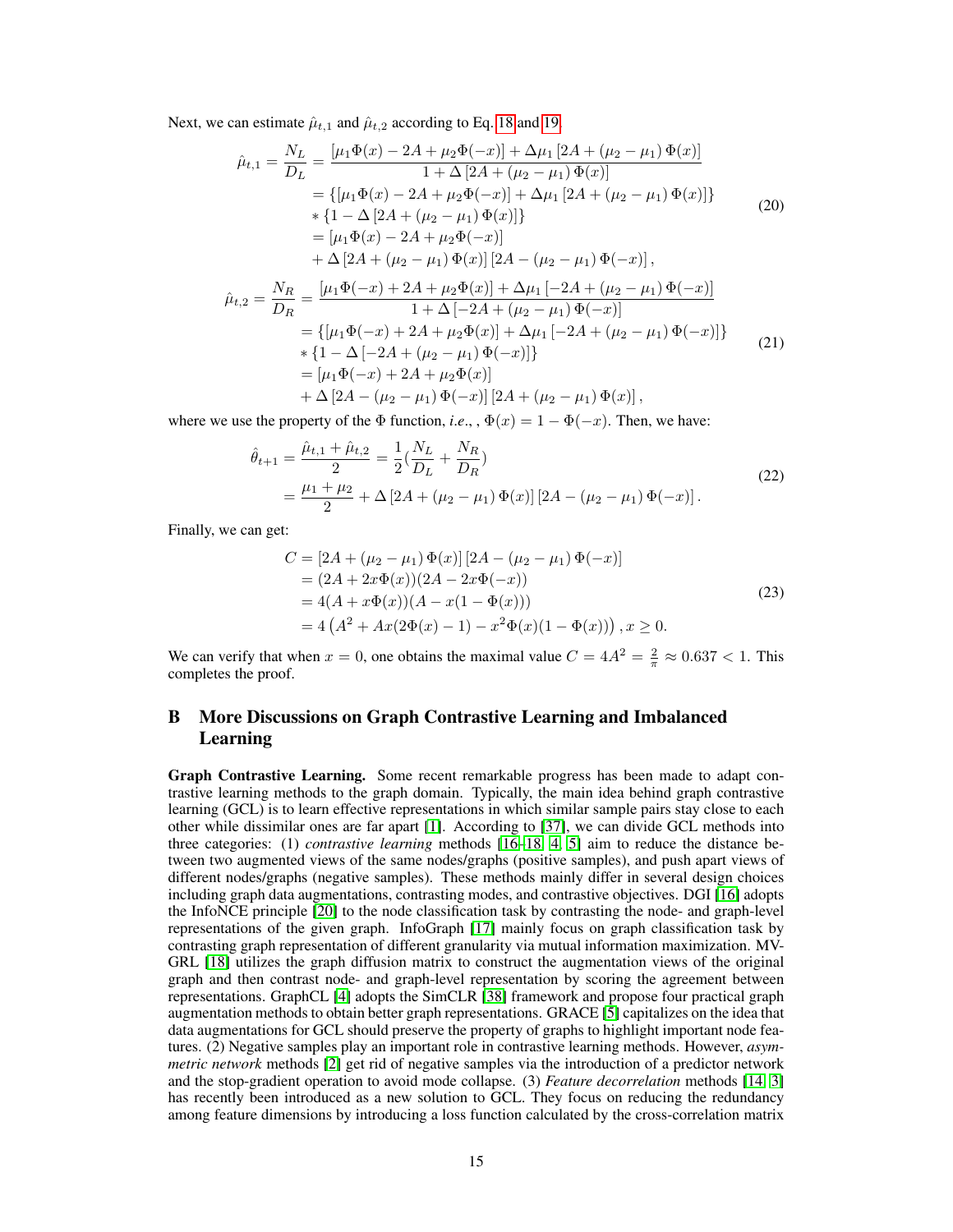of two augmentation views. Different from our work, these methods mainly assume that the unlabeled graph data distribution is always balanced for GCL. However, in practice, the (unlabeled) class distribution could be highly skewed and lead to sub-optimal generalization on the imbalanced graph dataset.

Imbalanced Learning. It is well known that the degree of many large graphs follows a scale-free power-law distribution, which is long-tailed and highly imbalanced [\[39\]](#page-11-8). In this work, we focus on the imbalanced class distribution, which is also ubiquitous for graph datasets. There exists some recent work to study the class imbalance of semi-supervised node classification problems. They mainly improve the imbalanced classification performance by re-balancing the sample ratio of head and tail classes [\[40,](#page-11-9) [32,](#page-11-1) [41\]](#page-11-10) and transfer knowledge from head classes to enhance model performance on tail classes [\[42–](#page-11-11)[44\]](#page-11-12). GraphSMOTE [\[40\]](#page-11-9) utilizes the SMOTE synthetic over-sampling algorithm to up-sample the tail nodes and then improve their prediction performance. ImGAGN [\[32\]](#page-11-1) aims to improve the representation learning of tail nodes by generating adversarial tail nodes to balance the class distribution of the original graph. DPGNN [\[43\]](#page-11-13) borrows the idea of metric learning to transfer knowledge from head classes to tail classes to boost model performance. However, they mainly ignore that open-world unlabeled data usually follows the imbalanced distribution, which will lead to performance degradation under unsupervised or self-supervised learning. To our best knowledge, we are the first to explore contrastive learning on *highly* imbalanced graph datasets.

## C More Discussions on Data Sampling Strategies

Different sampling strategies have different specific values of  $q$  in Eq. [2,](#page-3-0) which have different practical meanings introduced below.

**Random sampling.** The probability of a node from the class k is defined as  $p_k^R = \frac{N_k}{\sum_{i=1}^K N_i}$  by setting  $q = 1$  in Eq. [2,](#page-3-0) referred to as instance-balanced sampling in some literature [\[21\]](#page-10-3). A node from class  $k$  is sampled proportionally according to the cardinality  $N_k$  of each class. If we sample nodes from a given graph according to  $p_k^R$ , the highly imbalanced property still remains just like the training dataset in imbalanced learning. It reflects the highly imbalanced and skewed class distribution of real-world data collection.

**Mean sampling.** The probability of a node from the class k is given by  $p_k^M = \frac{1}{K}$  by setting  $q = 0$ in Eq. [2,](#page-3-0) referred to as class-balanced sampling in some literature [\[21\]](#page-10-3). A node is sampled with an equal probability for each class. Sampling each class with an equal probability according to  $p_k^M$  has been found to significantly improve the performance of the classifier in long-tailed learning, while being sub-optimal for representation learning [\[12\]](#page-9-10).

# D Ablation Study on Amazon-computers

We conduct ablations using the GBT baseline on Amazon-computers due to its largest imbalanced factor among four datasets, as shown in Tabel [4.](#page-17-0) In the imbalanced node classification setting, the performance for the head, middle, and tail classes are usually reported [\[21\]](#page-10-3). We first divide the Amazon-computers dataset into three disjoint groups in terms of class size: *Many*, *Medium*, *Few*. *Many* and *Few* each include the top and bottom 1/3 classes, respectively. Because there are 10 classes of Amazon-computers in total, the classes with sorted indices in decreasing order [1-3, 4-7, 8-10] belong to [*Many* (3 classes), *Medium* (4 classes), *Few* (3 classes)] categories, respectively. We consider four variants of GBT+ImGCL in three settings: GBT with one-stage pseudo-labels (k-means and community detection), multi-stage pseudo-labels (PBS without node centrality), and ground truth labels (true labels). The "k-means" and "community detection" variants only consider node features and graph topology respectively. Compared with these two variants, we conclude that graph topology is more important for PBS of GCL. This aligns with the observation that PBS using node centrality information (GBT+ImGCL) significantly outperforms ordinary PBS (GBT+PBS), which also shows that the proposed node centrality (PageRank centrality) is an effective component in PBS. Moreover, ImGCL achieves better or comparable results compared to the variant with true labels, which means that ImGCL indeed generates faithful pseudo-labels from the learned representations in an iterative manner. Overall, ImGCL substantially outperforms the baseline in terms of overall accuracy and improves the performance in few- and medium-shots categories by a large margin at cost of slightly sacrificing the accuracy on many-shots.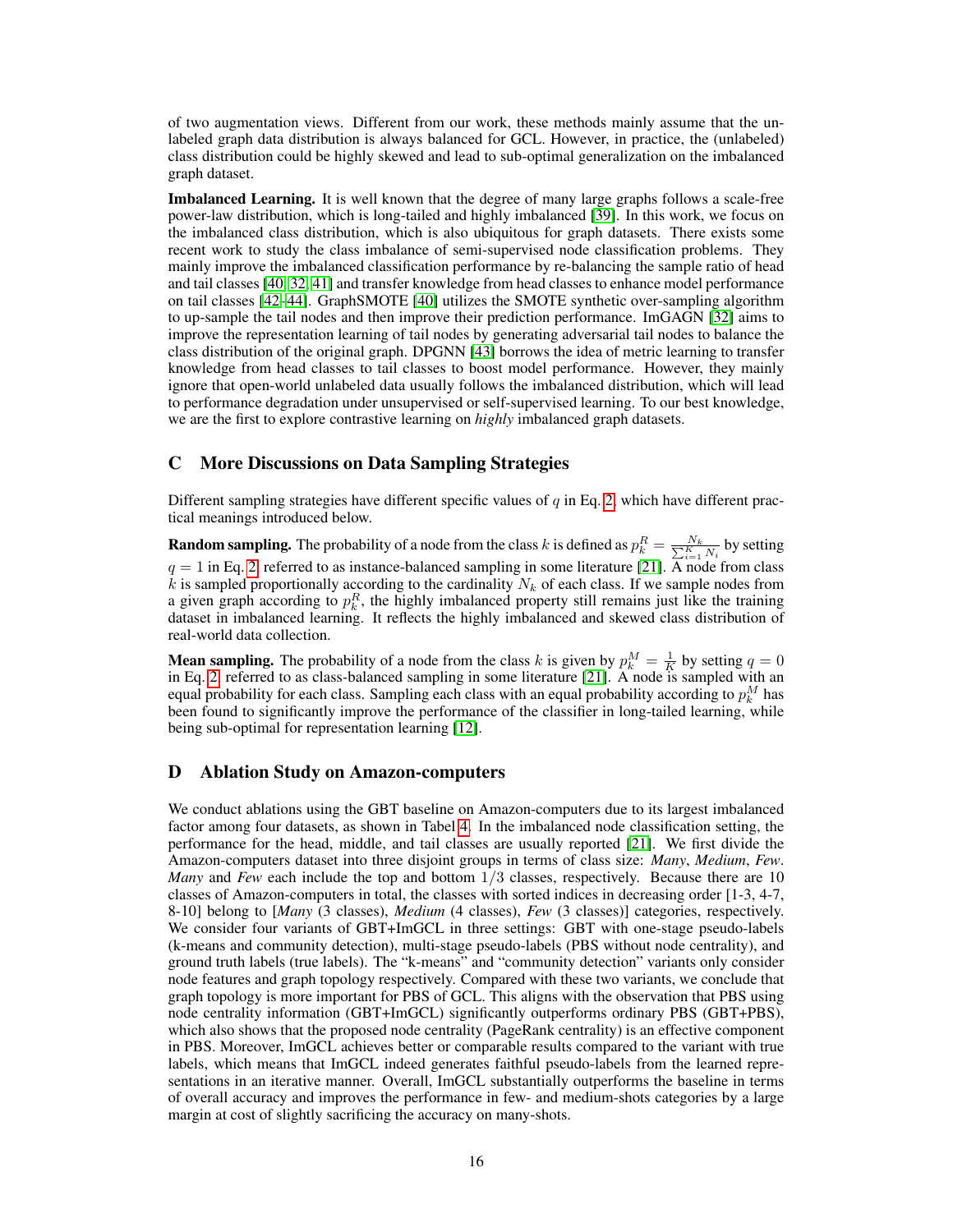<span id="page-16-2"></span>Table 3: Ablation studies on the proposed components of ImGCL. We conduct experiments on Amazon-Computers based on the GBT model. *Many*, *Medium*, and *Few* are split according to the number of classes in decreasing order.

|                           | Many               | Medium              | Few                 | All                |
|---------------------------|--------------------|---------------------|---------------------|--------------------|
| GBT                       | $72.84_{+5.96}$    | $29.13_{+3.58}$     | $7.30_{+3.65}$      | $39.06_{+3.67}$    |
| $+K$ -means               | $57.67_{+9.44}$    | $81.25_{+8.82}$     | $91.57_{+10.20}$    | $75.99_{+6.75}$    |
| +Community detection      | $62.47_{+8.30}$    | $82.1 + 8.64$       | $92.33_{+9.22}$     | $76.57_{+3.87}$    |
| $+PBS$                    | $55.27_{+9.13}$    | $79.48_{+9.30}$     | $96.00_{+6.49}$     | $76.70_{+6.94}$    |
| $+ImGCL$ (ours)           | $58.17_{+7.29}$    | $83.88 + 8.46$      | $94.67_{+6.07}$     | $78.62_{\pm 1.73}$ |
| +True labels              | $66.83_{+8.37}$    | $80.68_{\pm 10.55}$ | $92.47_{\pm 11.76}$ | $78.36_{\pm 2.89}$ |
| <b>GBT</b> over GBT+ImGCL | 14.67 $\downarrow$ | 54.75 $\uparrow$    | 87.37 $\dagger$     | 39.56 $\uparrow$   |

# <span id="page-16-0"></span>E Hyperparameter Study

We study the hyperparameter sensitivity of our proposed framework ImGCL, and conduct experiments on Amazon-Computers based on the GCN model. We have one main hyperparameter in ImGCL: the re-balanced labeling frequency B. The #Labeling  $=T/B$  denotes the number of stages in which class distribution is re-balanced based on newly-generated pseudo-labels. As the #Labeling varies from 6 to 12, our proposed ImGCL achieves relatively stable performance. We can also find that when #Labeling is larger than 10, the accuracy slightly decreases but the variance largely increases. We conjecture that when we produce pseudo-labels frequently, the GCL model cannot quickly adapt to the new sample distribution, which leads to large fluctuations in performance. In summary, we find the performance of our framework is relatively stable across different values of hyperparameter #Labeling.



Figure 5: Hyperparameter study on Amazon-Computers.

# <span id="page-16-1"></span>F Experimental Setup

For reproducibility, we provide all websites of the baseline GNN models and datasets. Our codes and data are publicly available <sup>[3](#page-0-0)</sup>.

#### F.1 Experimental Settings

All experiments are conducted with the following settings:

- Operating system: Linux Red Hat 4.8.2-16
- CPU: Intel(R) Xeon(R) Platinum 8255C CPU @ 2.50GHz
- GPU: NVIDIA Tesla V100 SXM2 32GB

<sup>3</sup> <https://tinyurl.com/ImGCL>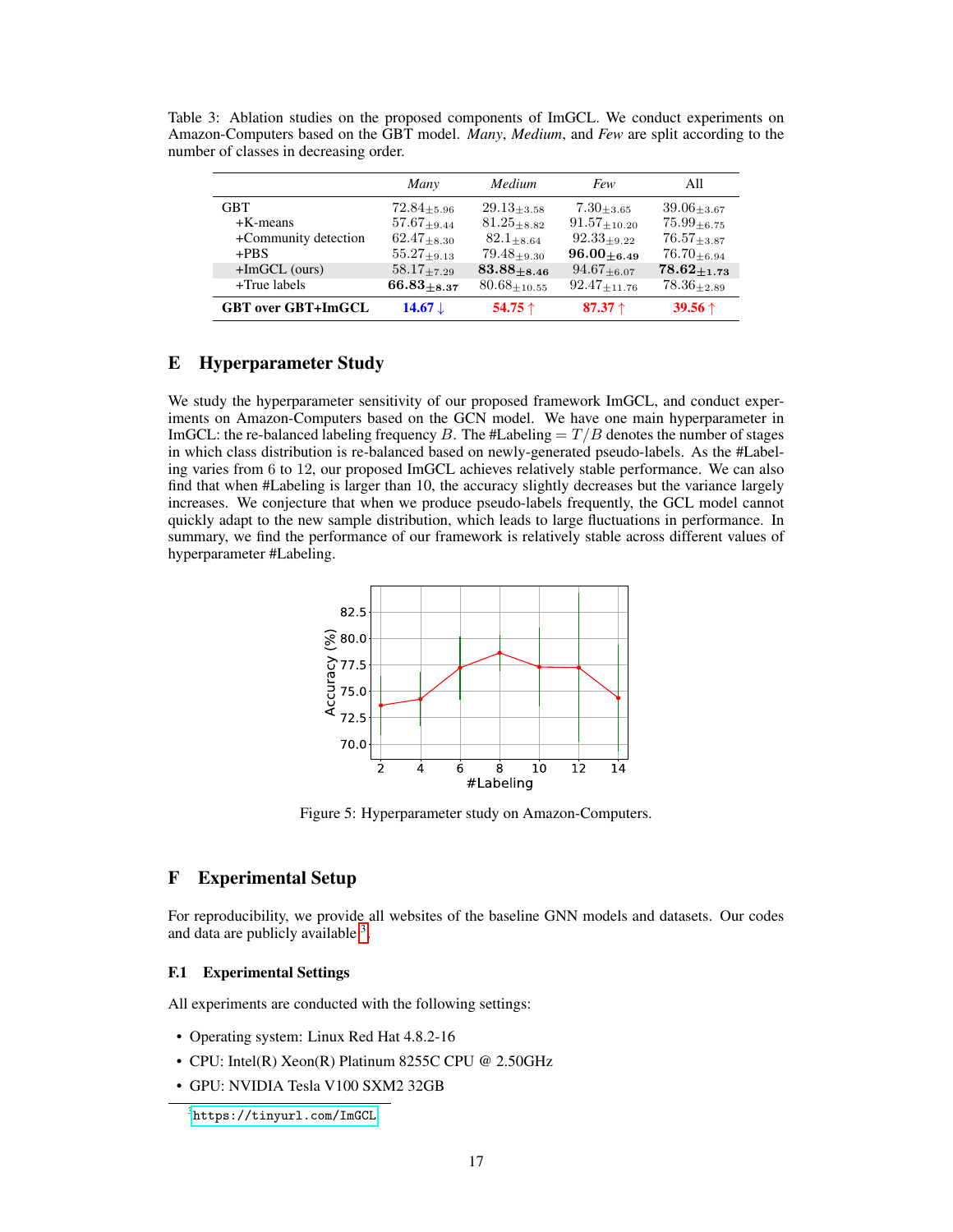<span id="page-17-0"></span>

|                  | Amazon-<br>Computers | Amazon-<br>Photo | Wiki-CS | DBLP   |
|------------------|----------------------|------------------|---------|--------|
| #Nodes           | 13752                | 7650             | 11701   | 17716  |
| #Edges           | 245861               | 119081           | 216123  | 105734 |
| #Features        | 767                  | 745              | 300     | 1639   |
| #Classes         | 10                   | 8                | 10      | 4      |
| #Train           | 1375                 | 765              | 1170    | 1772   |
| #Val per class   | 20                   | 20               | 20      | 150    |
| #Test per class  | 200                  | 200              | 200     | 1500   |
| Imbalanced ratio | 17.73                | 5.86             | 9.08    | 4.00   |

Table 4: Statistics of datasets. The imbalanced ratio is calculated on the entire graph dataset.

• Software versions: Python 3.8.10; Pytorch 1.9.0+cu102; Numpy 1.20.3; SciPy 1.7.1; Pandas 1.3.4; scikit-learn 1.0.1; PyTorch-geometric 2.0.2; DGL 0.7.2; Open Graph Benchmark 1.3.2

#### F.2 Datasets

The statistics of datasets we used in experiments are summarized in [4.](#page-17-0) We also provide a brief description of datasets in the experiment section as follows:

- Wiki-CS [\[1\]](#page-9-0) is a reference network constructed based on Wikipedia. The nodes represent articles about computer science and the edges represent the hyperlinks between two articles. Each node corresponds to a label representing a branch of the field. Node features are calculated by the average of word embeddings in each article.
- Amazon-Computers and Amazon-Photo [\[11\]](#page-9-9) are two networks of co-purchase relationships constructed from Amazon. The nodes represent goods and the edges indicate that two goods are frequently bought together. Node features are bag-of-words encoded product reviews, and class labels are given by the product category.
- **DBLP** [\[11\]](#page-9-9) is a citation network constructed from DBLP website. The nodes represent papers and the edges represent the citation relationship between two papers. For each paper, a sparse bag-of-words vector is utilized as the node feature vector. The node labels are defined according to their research topic.

#### F.3 Baselines

The publicly available implementations of graph contrastive learning (GCL) baselines and their hyperparameters can be found at the following URLs:

- PyGCL: <https://github.com/GraphCL/PyGCL>
- DGI: <https://github.com/PetarV-/DGI>
- MVGRL: <https://github.com/kavehhassani/mvgrl>
- InfoGraph: <https://github.com/fanyun-sun/InfoGraph>
- GRACE: <https://github.com/CRIPAC-DIG/GRACE>
- BGRL: [https://github.com/Namkyeong/BGRL\\_Pytorch](https://github.com/Namkyeong/BGRL_Pytorch)
- GBT: <https://github.com/pbielak/graph-barlow-twins>

# G Preliminaries of GNN Encoders

Typically, the training process of modern GNN encoders follows the message-passing mechanism [\[45\]](#page-11-14) in graph contrastive learning (GCL). During each message-passing iteration, a hidden embedding  $h_u^{(k)}$  corresponding to each node  $u \in \mathcal{V}$  is updated by aggregating information from  $u$ 's